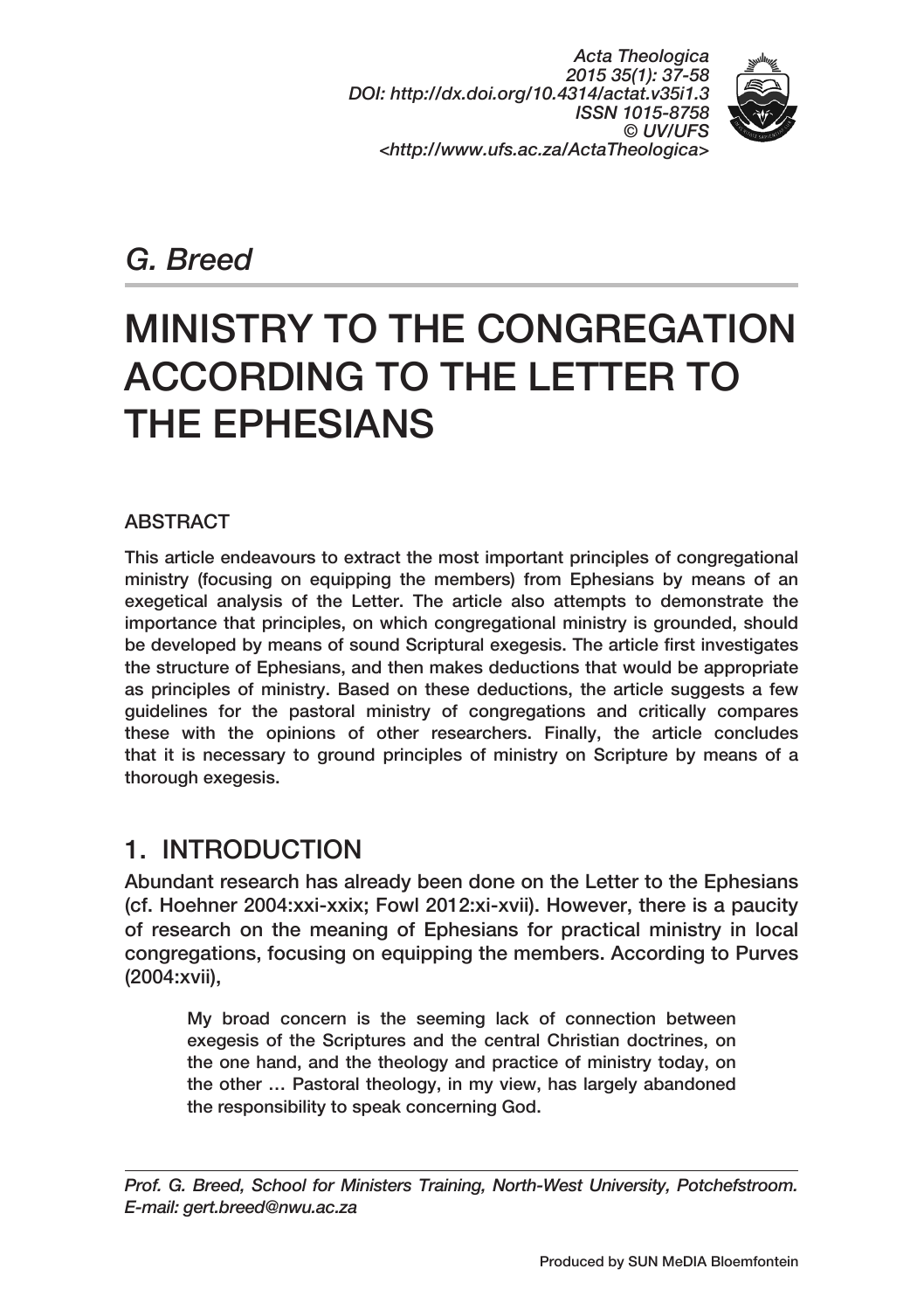This article accepts the challenge of these words to ground pastoral theology on an in‑depth exegesis of Scripture. The purpose of this article is to suggest guidelines, based on an in‑depth exegesis of the Letter to Ephesus, for the practical pastoral ministry of the congregation.

## 2. STRUCTURE OF EPHESIANS

Because of the focus of this article, the different viewpoints regarding the structure of Ephesians will not be considered in detail.1 There is consensus that the document is in the form of a letter.<sup>2</sup> In this article, the text at hand is used and Paul is indicated as the final author  $3$ 

Because several themes are continuously addressed, there are several opinions on the purpose and central themes of the Letter (Barnard 2009:167).4 After an in‑depth study by means of thought‑mapping, Bhae (2000:176‑184) is convinced that the Letter focuses exclusively on the church (cf. also Floor 1981:37‑212). Bhae (2000:176‑184) finds that the core of the Letter is summarised in Ephesians 1:15-19, and identifies the following three aspects: "The hope of God's calling (1:18c)"; "God's glorious possession of the saints (1:18d)", and "God's great power to the believers (1:19)". Stott (1991:29, 87, 143, 211) views the central theme as the renewing creative work of God. Some researchers are convinced that Ephesians 1:13‑14 is an introduction that briefly mentions all the themes touched upon in the remainder of the Letter (Petrenko 2011:79; Barnard 2009:167). After having studied the themes and the purpose of the Letter, as proposed by several researchers, Hoehner (2002:106) concludes that the central theme is love, namely God's love for the human being and the believers' love for each other. Hoehner (2002:106‑114) identifies the following themes in the Letter: the Trinity, God as Father, Christology,

- 1 For these topics, cf. Hoehner (2002:64‑69); Mbennah (2009:37, 44‑45); Petrenko (2011:1‑25). For a discussion of the author, addressees and general background of the document, cf. Hoehner (2002:1‑60); Mbennah (2009:37‑41); Cohick (2010:1‑37); Fowl (2012:1‑28).
- 2 Cf. Witherington III (2007:216-219) for an alternative opinion, viz. that Ephesians should rather be viewed as homily.
- 3 Cf. Schnackenburg (2001:32‑38) for a more critical discussion of the background, author and purpose of the Letter. What Schnackenburg mentions about the purpose of the letter does not contravene any of the important findings in this article. Lincoln (1990:lxxii‑lxxxvii) is of the opinion that the Letter was written to gentile readers only. He founds his opinion on what can be found in the text only. In addition, his further discussion of the purpose of the Letter does not contravene important findings in this article.
- 4 Cf. Hoehner (2002:97‑114) for a discussion of different theories. Pretorius (2006:255) discusses the "elusive centre" of Paul's theology.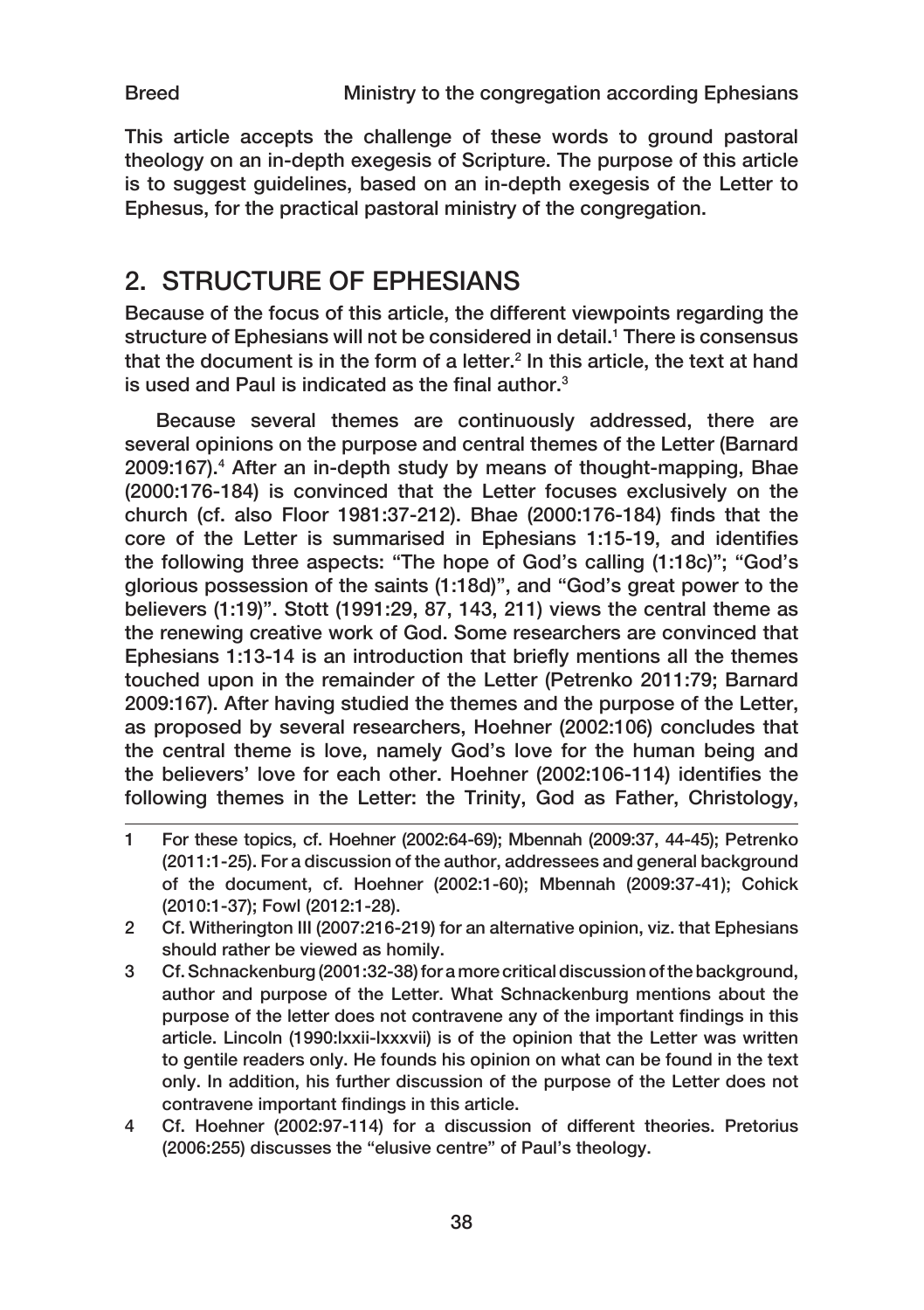pneumatology, soteriology, ecclesiology and reconciliation. Lloyd‑Jones (1980:12‑14) emphasises that the main difference between Ephesians and the other letters of Paul is that Ephesians is written from the viewpoint of heaven:

And that is the great theme of this Epistle: it holds us face to face with God and what God is, and what God has done ... [We] are told that we are going to be given a view of the glory and the majesty of God (cf. Lloyd‑Jones 1980:13; Kangas 2009:4; Barnard 2009: 170).

Using different sources, the following central theme may be formulated: the Triune God accomplishes his eternal plan to collect all things in, and through his church under one Head, Christ, through the work of the Holy Spirit, to the praise of his glory (cf. Pretorius 2006:256).

The majority of researchers indicate that the Letter clearly has two sections. The first section (Eph. 1-3) is the doctrinal aspect, and the second (Eph. 4-6) is the practical application of the first (Kruger 2005:534). However, Jordaan (1990) shows that there are both doctrinal and practical aspects in both sections, although the first one deals more with what God has done, and the second with the response of the human being to the grace of God.

### 2.1 Ephesians 1:1‑3:21

Jordaan (1990:52) indicates that the first section of Ephesians is composed in the form of a berakah prayer (cf. also De Klerk 2002:3; Roberts 1984:139), with specific insertions forming part thereof. The structure of the first section of Ephesians may be presented as follows (Jordaan 1990):

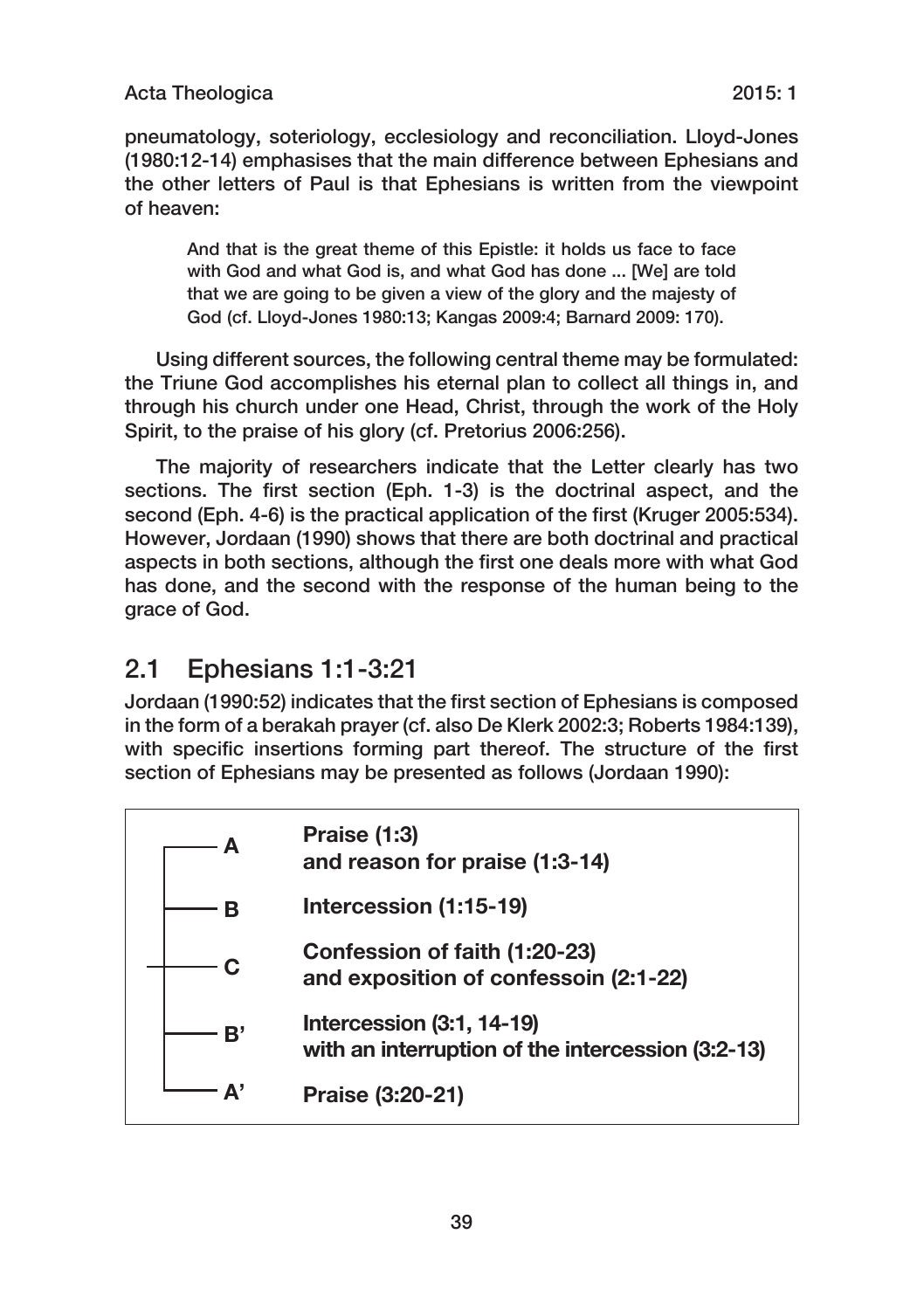When the reason for the praise (B) is analysed, it is clear that the spiritual blessings in heavenly places, with which God blesses his children, are described repeatedly (4a, 7, 11a, 13). It describes how the believers receive them (5, 8, 11b). It gives the purpose of these blessings (4b, 6, 10, 12, 14b), together with an indication of the time (4, 10, 11, 14; cf. also De Klerk 2002:4, 5). These blessings are a gift from the Father in Jesus Christ through the work of the Holy Spirit.

Jordaan (1990:52, 53) mentions that the turning point is found in the confession of faith (1:20‑22) and that it describes the main theme of this section, namely Jesus as the Head of the church (cf. Wilder 2010:88). Floor's (2011) analysis of this section may be considered supplementary to Jordaan. Floor (2011:471) is convinced that the emphasis in this section falls on the execution of God's plan (*oikonomia*) (cf. Pester 2009:29). Every subsequent phase of the plan, which is a profound mystery, is fulfilled one after the other in the fullness of time. The core of the plan, which is executed according to the will and good pleasure of God, is that all things will be united under Jesus Christ as Head, so that there will be harmony in the creation again. Yoon (2011:16,17) mentions that, compared to other letters, Ephesians is the Letter in which the will of God is mentioned the most, the will of God being the complete salvation of the elect in Jesus Christ (cf. Chapter 1 only, vv. 5, 9 and 11). The will of the flesh stands in opposition to the will of God (2:3), and believers are called to try to understand the will of God (5:17) with all their heart.

According to Ephesians 1‑3, the road of salvation may be described as follows (cf. Petrenko 2011:145). The problem of man's existence without God is found in his decision-making and motivational core, which is corrupt (dead) and, therefore, influenced (enslaved) by his inner rebellion against God and by evil powers (Eph. 2:1‑3). This problem wreaks vengeance on man's life in the domains of his ethical behaviour (2:1‑3) and of his relationship with other people and God (2:11-22; Petrenko 2011:99-110). The nature of the salvation that God gives is, therefore, entire renewal (life out of death), which flows into moral and spiritual renewal (2:1‑5). God grants this renewal by blessing the church with all spiritual blessings that are in the heavenly places (1:3). The blessings include gathering the people who are saved from all regions and constituting them as a unity under Christ as Head, as well as continuously edifying this community (building/ body) (2:8‑10; 2:14‑3:13; Petrenko 2011:11‑128). The place where the saving renewal (soteriological transformation) takes place is, therefore, in the hearts and thoughts of the human being.<sup>5</sup>

<sup>5</sup> Petrenko also calls this the 'the inner being' and 'the centre of decision and motivation'.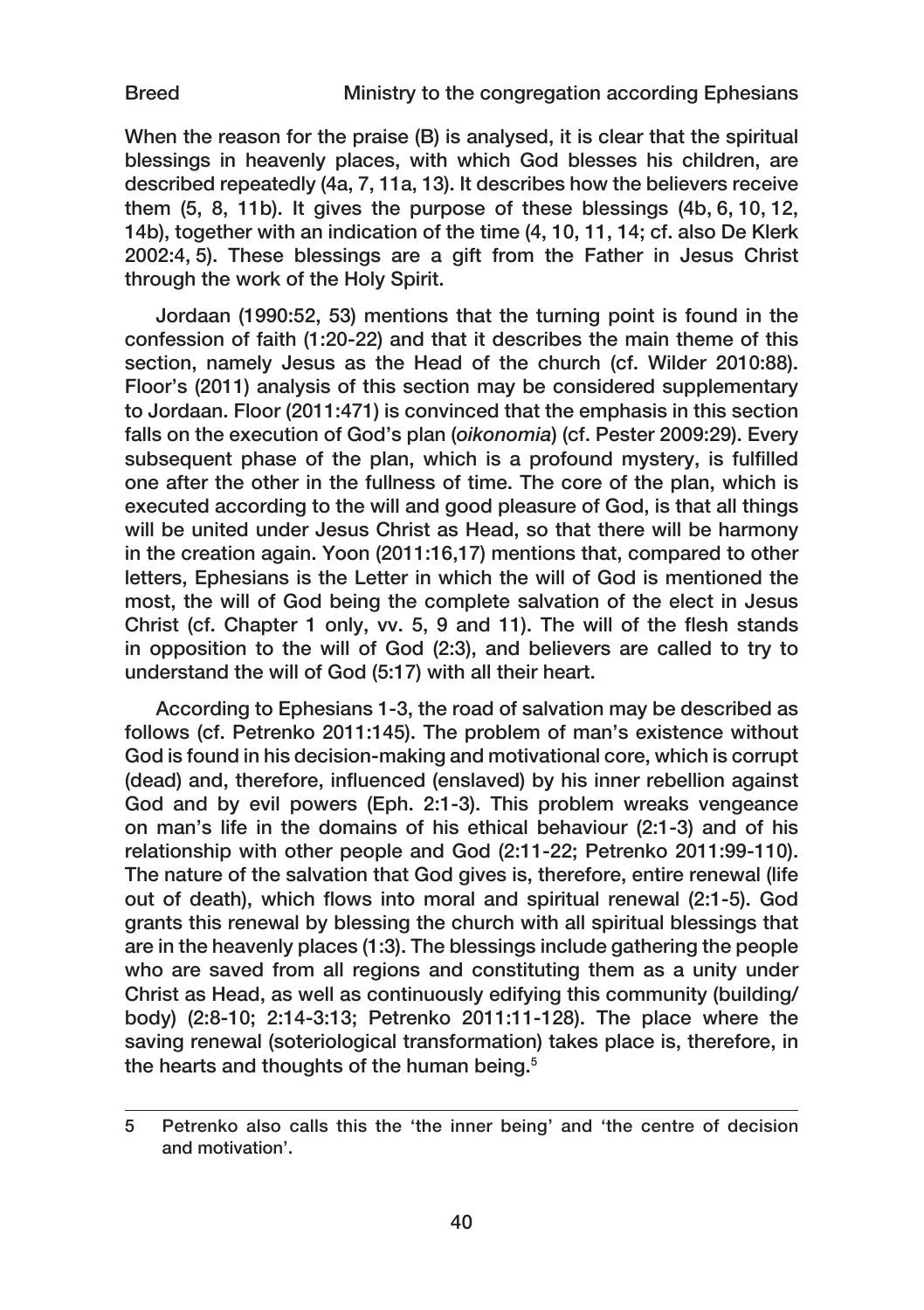The soteriological work of the Holy Spirit is found in the fact that He brings the human being back to life together with Christ (Eph. 2:6) and that He brings about wisdom and knowledge (revelation) of God's plan (will/mystery) in them, as well as a deeper (experiential) knowledge of God (Eph. 1:17‑19; Petrenko 2011:81‑96). The Holy Spirit strengthens the inner human being ("the inner being as centre of decision and motivation") to enable him to understand the scope of Christ's love, within the love community of the congregation (Eph. 3:16‑19). Thus, the congregation can demonstrate the fullness of Christ (1:23) and of God (3:19) in the knowledge that they have already been raised with Christ and are sitting at the right hand of God (2:5, 6). The believers' deeds increasingly demonstrate the fruit of this renewal in them (Petrenko 2011:131-143). In this way, they continue to live through the grace of God and thus reveal the mystery of God's plan to all who see them living (together) in their victory over the evil powers and their own sinful desires (Eph. 2:1‑7; 3:10). All of this takes place through Him, who can do infinitely more than the human being can ask or think. All glory in the church through the generations must be given to the Triune God (3:20, 21).

According to Hoehner's (2002:64) structure, everything presented in Ephesians 1‑3 describes the calling of the church. Ephesians 4:1 affirms his perception: the congregation is encouraged to live a life worthy of its calling. This exhortation is linked to the first section with the particle 'therefore' (*oun*); thus, it concludes what is said in the first section.

### 2.2 Ephesians 4:1‑6:24

Hoehner (2002:500) shows that Paul uses the particle 'therefore' (*oun)* in this section of his Letter to indicate turning points in his argument. In conjunction with the particle, Paul repeatedly uses the concept 'to walk' (*peripateo*; Eph. 4:1, 17; 5:2, 8, 15). The only exception is Ephesians 6:10‑20, where he uses the concept 'to stand' (*histemi*) together with 'therefore' (*oun*) as a structural marker. However, he introduces this section with the concept 'eventually' (*loipon*), indicating that he is writing the final matters before closing the Letter. After this section, only the final greetings remain (6:21‑24).

Jordaan (1990:65, 66) also shows that the particle 'therefore' (*oun*) connects the paracletic section of the Letter (Eph. 4‑6) to the first section of the Letter. According to him, the particle has a concluding function. The repetitive use of the particle suggests that the paraclese is the conclusion of the indicative that is posited in the first section of the Letter. Jordaan (1990:64) indicates how this indicative is repeated several times in the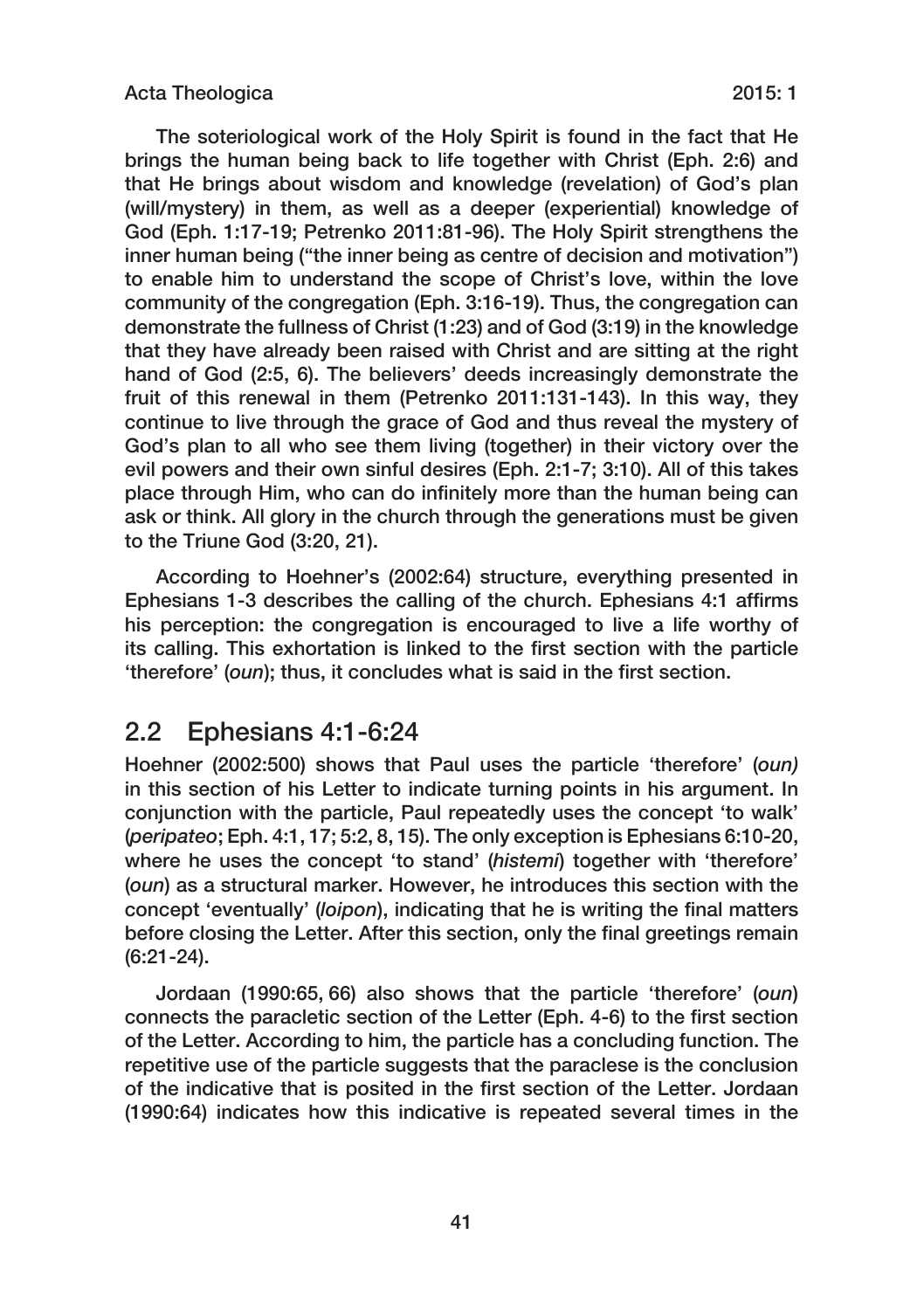second section, in which the indicative of the first is repeated and linked directly to the paraclese.

Hoehner (2002:vii, 62, 66‑69; cf. also Fowl 2012:125‑214) makes the following structural analysis of Ephesians 4‑6 on the basis of these structural markers:

The conduct of the church (4:1‑6:24)

- A. Walk in unity (4:1‑16)
- B. Walk in holiness (4:17‑32)
- C. Walk in love (5:1‑6)
- D. Walk in light (5:7‑14)
- E. Walk in wisdom (5:15‑6:9)
- F. Stand in warfare (6:10‑20)
- G. Conclusion (6:21‑24)

Based on Hoehner's (2002:vii, 62, 66‑69) structure, Ephesians 4‑6 may be regarded as a description of how God's plan, described in Ephesians 1‑3, is realised in the life of the church and of every believer. Petrenko's (2011:147, 148) description may be used as basis:

- The gifts that Christ as the conqueror bestows on his church (every congregation) to equip the believers serve as the basis not only for the life in which Christ is becoming increasingly visible (Eph. 4:4-16),<sup>6</sup> but also for the unity of the church (4:3).
- The soteriological contrasts in the previous/current lifestyles of the believers, according to Ephesians 1‑3 (then/now; dead/live; stranger/house-mate), are reflected in Ephesians 4-6 and described with the concepts darkness/light, foolishness/wisdom, immaturity/maturity, strife/unity (4:13‑16, 17‑5:2; 5:3‑14; 5:15‑22; cf. Hoehner's structure A, B, C).
- The contrasts regarding knowledge (the old/new structure of vision and knowledge) are reflected in Ephesians 4‑6, when the believers are encouraged to remember their calling (4:1; cf. 1:4‑10, 18, 23) and the purpose of God with their salvation in Christ (4:4-6; cf. 1:9-10; 1:20-23; 3:10), on the one hand, and when they are called upon to be renewed

<sup>6</sup> Jordaan (1990:61) describes Ephesians 4:4‑16 as an indicative island in the section of the Letter that contains mainly paracleses.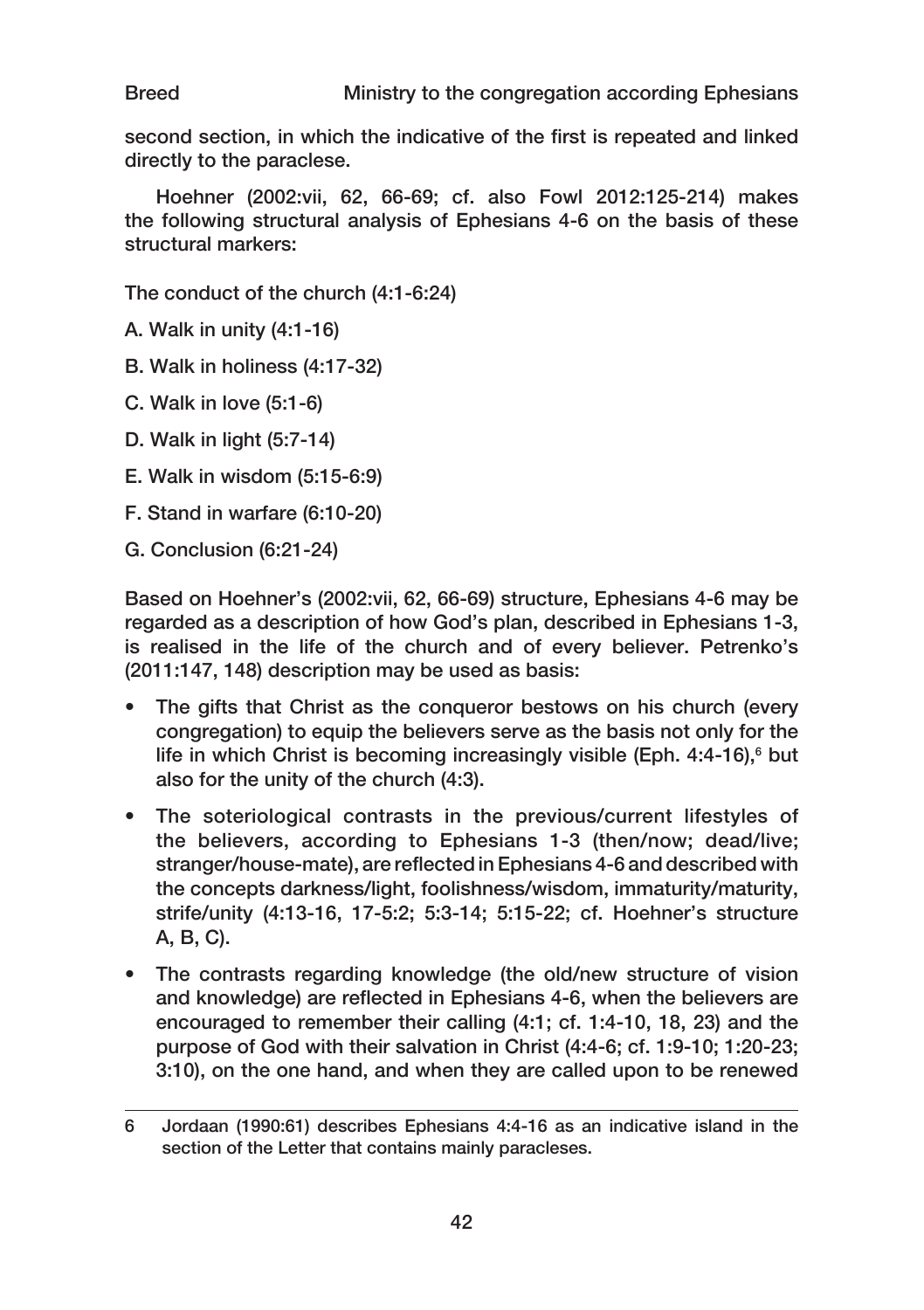in the spirit of their minds (4:23) with what they have learnt and been taught, namely the truth that is in Jesus (4:20‑21; cf. 1:13; 3:2; cf. Hoehner's structure D, E), on the other.

• The contrasts in the sphere of influence in which the human being lives (the old/new powers) are also present in Ephesians 4‑6. What Christ brought about by his victory over the evil powers bears fruit in the lives of the believers. This is obvious in the fact that they are now standing in a new relationship with God as his beloved, who are following Him now (5:2, 8; 6:1, 5, 6, 7) and no longer their own desires; that they serve Christ (5:1; cf. 1:5) and are no longer slaves of the evil powers, and, finally, that they allow themselves to be led by the Spirit (4:30, 5:18) and no longer by selfishness and greediness (4:18‑20). Christ's victory enables believers to live as new people in the unity of mutual love, so that the blessings of God with which He blessed them in Christ through the work of the Spirit will bear fruit in their lives (4:32). These blessings are summarised by the armour whereby the believers may be strengthened in the Lord and his great power, thus being able to withstand the evil powers and hold their post as conquerors (6:10-22; cf. Hoehner's structure F).

### 2.3 Deductions

The following deductions are made from the above exegesis:

- Ephesians describes the eternal will of God according to which all things disrupted by sin are re‑united by his great power in a harmonious unity under Christ as Head (1:10).<sup>7</sup>
- The successful completion of the plan is found in the fact that each one of the Persons in the Trinity fulfils a part of the divine plan (*ekonomia*) in unison with the other Persons (1:1‑23).
- The centre of this plan is that God the Father blesses his chosen people with all the blessings in the heavenly places. This was made possible by the predestination of the Father and by his gifts, namely the work of salvation by Christ (therefore, the chosen receive the gifts 'in Christ'<sup>8</sup>), and by the sealing of the Holy Spirit (1:1‑13).

<sup>7</sup> The verses given, in this instance, are simply examples from which the deductions can be made, but the deductions are made from all the preceding research results and not from single verses.

<sup>8</sup> Cf. explanation at 3.2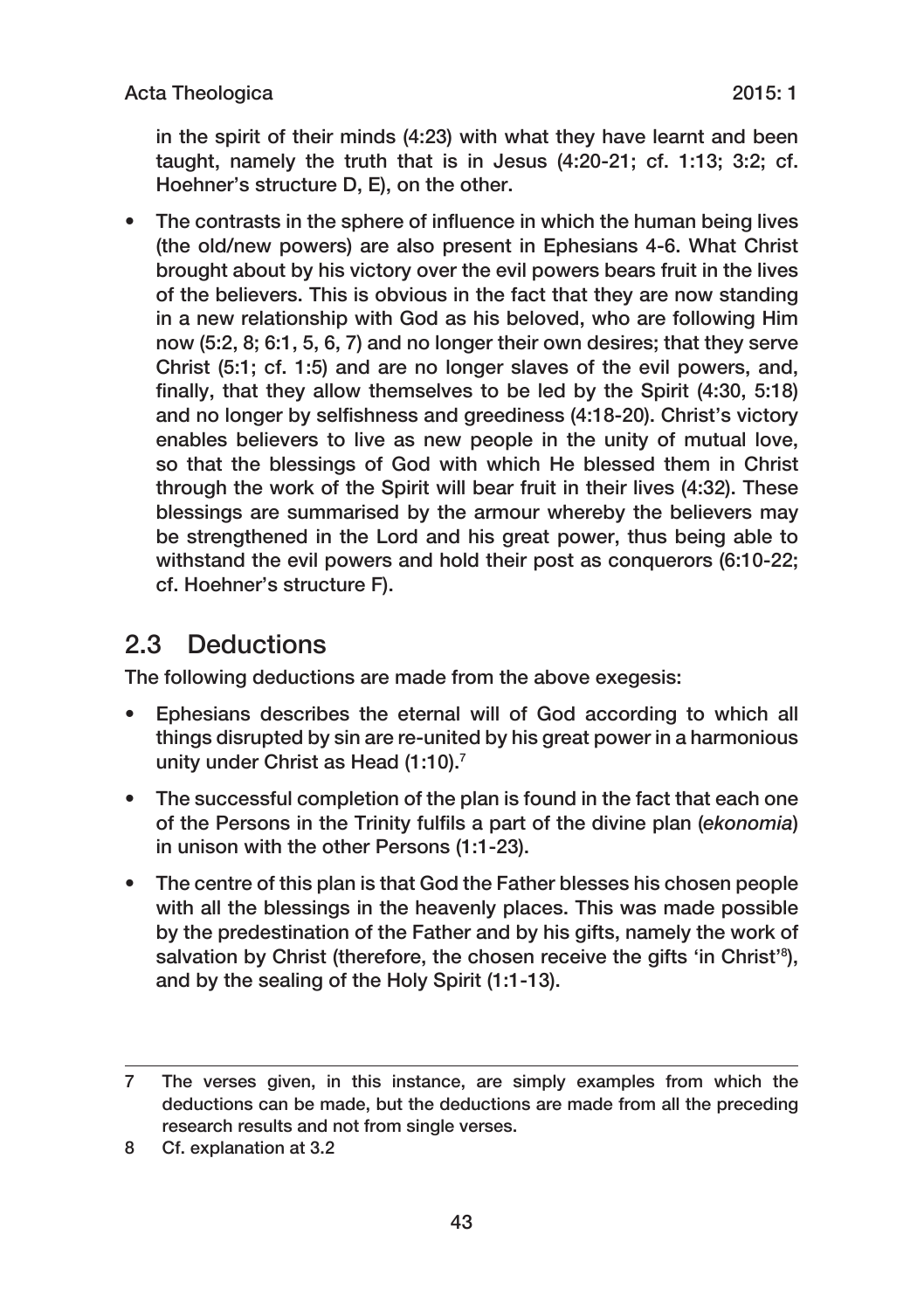Breed Ministry to the congregation according Ephesians

- The heavenly blessings are of a dual nature. The Triune God grants certain gifts (such as the gifts of the Spirit, the predestination and the new life) to people, irrespective of their will and decisions (1:1‑5; 2:4‑10). Other gifts (such as knowledge, gifts of grace and mutual communion) are given to the believers to put to use in order to reap the benefits of those very gifts (4:1‑16).
- The Holy Spirit uses the intimate personal knowledge of the Triune God's nature and his plan, which flows from his nature, to start and continue the process of renewal in the human being and in every congregation (4:17‑5:20).
- The fulfilment of the will of God depended on the coming of Christ and his life on earth, as well as his victory over the evil (1:15‑23; 2:1‑7). The salvation He brought about means the deliverance of human beings not only from the power of the evil, but also from their own corruptness (4:17‑32; 6:10‑18).
- The road of human beings to the goal that God has for them in his plan starts with the certainty of God's grace in Christ and the sealing by the Holy Spirit. It runs through human beings putting off the old self, renewing their spirit and thoughts and continuously putting on the armour of God so that they may withstand the evil powers through his strength. To this end, they must allow themselves to be filled by the Holy Spirit so that they may grow towards maturity in faith and holiness (1:1‑23; 3:8‑21; 6:10‑18).
- The church fulfils a cardinal role in the execution of the plan. The church is one in the one God and it must preserve this unity. The unity in the church grows when believers are equipped for their service with the special gifts that Christ bestows on his/her body, so that everyone can fulfil his/her function with a view to their edification and maturity (2:13‑22;3:8‑21; 4:1‑16).
- Both the equipment that believers, who constitute the church, give and receive and the service they give and receive make them steadfast in their struggle against heresy (4:11-16).
- The grace (blessings) that God bestows on believers is described as a calling (4:17). A life that is worthy of the calling of believers is a life that flows forth from the intimate knowledge of Jesus Christ (4:20, 21). The knowledge of who Jesus Christ is and what He did as Head of his body determines the words and actions of those who believe in Him (4:17‑6:24).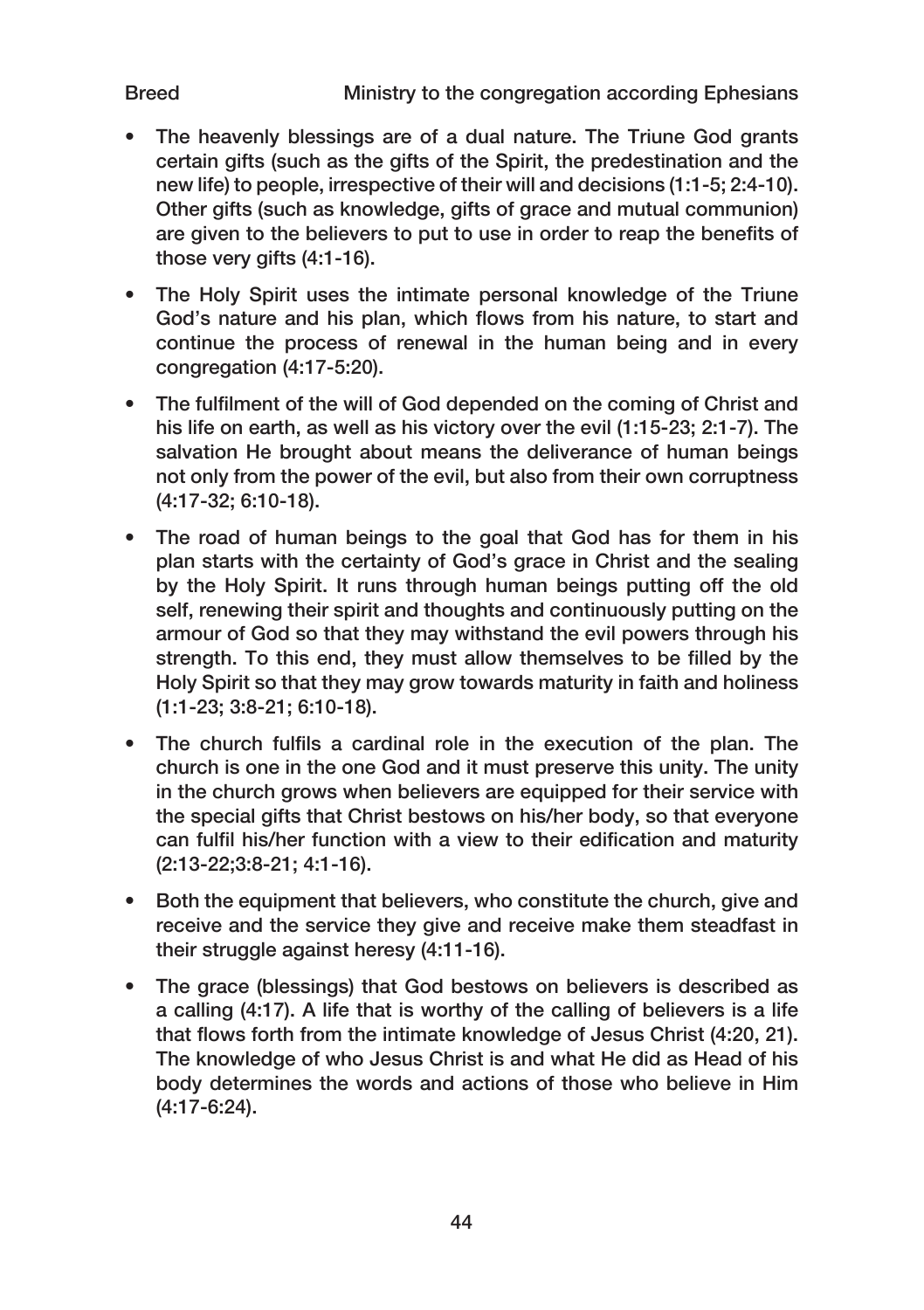- The change that the new life effects in the actions of believers starts with the change of what motivates them and the grounds on which their decisions are founded. The change is especially clear in their relations with other people, as well as in their moral life (4:17-6:9).
- The life of the church is governed by gratefulness for the blessings of God, and the gratefulness results in the praise of God (5:19, 20). The church and all believers know that they are regenerated, so that they would be in their very being to the praise of the glory of God. Thus, they must not only do certain things, but they must also be something. They are no longer what they were, and what they are now is what they must increasingly become, so that they may be to the praise of the glory of God.
- All of the above serve to make the church the vehicle through which God displays His wisdom to the world, so that they are called to believe in Him and be united to the body of Christ (3:10).

The Ephesian Letter thus contains material that is suitable for investigating pastoral ministry, because it describes God's plan for the salvation, change and growth towards harmony in the inner human being and in his relationship with others. This will be discussed in more detail later.

### 3. GUIDELINES FOR PASTORAL MINISTRY IN THE **CONGREGATION<sup>9</sup>**

In this article, the pastoral ministry of the congregation is regarded as the overall nurturing and equipping of members and non‑members of the church, so that they may increasingly fulfil their divine calling. Pastoral counselling is considered a subdivision of pastoral ministry; it focuses on individuals and problem‑solving (cf. Breed 2013:3).

### 3.1 Pastoral ministry is participation in the ministry of the Triune God

The grounds for pastoral ministry are, according to Ephesians, the blessing (1:3), saving (1:7; 13‑14; 2:5, 8), renewing (4:23, 24; 5:8, 9, 25‑27), uniting

<sup>9</sup> Dialogue with recent literature about the *missio Dei* and the missional church falls beyond the scope of this article, but the results of this article can be applied to evaluate the emerging church movement as well as the diverse viewpoints in the *missio Dei* and missional church debate. Cf. Van Gelder & Zscheile (2011) for a summary of viewpoints, and Flett (2010) for a critical analysis of these movements.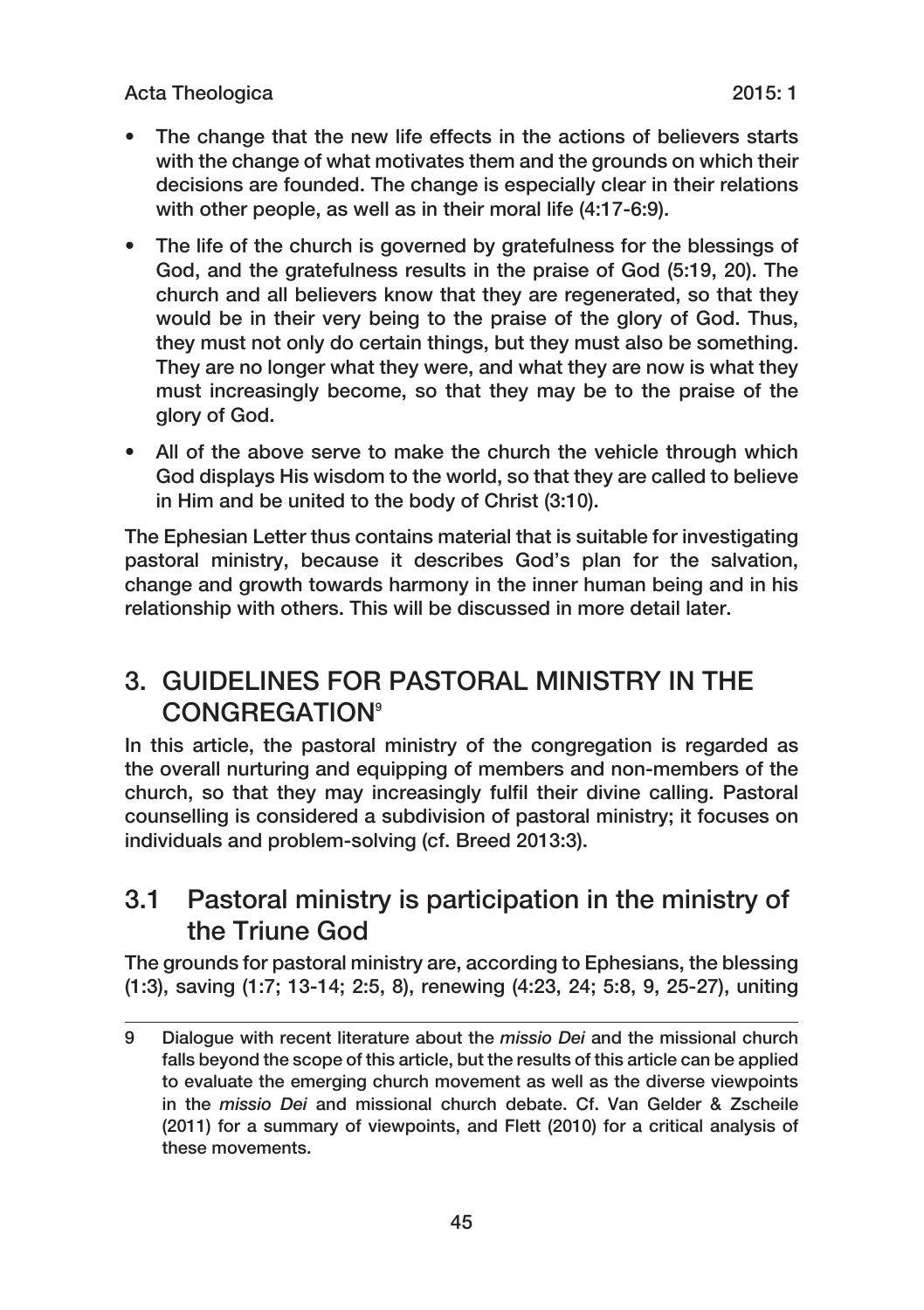(1:10, 11; 2:6, 11‑22; 4:1‑6; 11‑16; 5:18‑6:9), comforting (1:1‑23; 2:1‑22; 3:8‑21; 6:23, 24), equipping (1:3, 7‑9, 17‑19; 2:10; 3:4, 14‑19; 4:7‑16; 5:14; 6:10‑19), healing (1:15‑23; 2:14‑22; 4:20‑32; 5:8‑10), and glorifying (1:12; 18,23; 2:6, 22; 3:16) work of the Father, Son and Holy Spirit. The ministry of the Triune God is part of his eternal plan according to which He steers all things, so that He will be praised for his glory (Eph. 1). In executing his plan according to His good pleasure, there is a time (hour) when certain parts of the plan become effective (cf. Robichaux 2009:44). This is part of the mystery that God makes known to, and through his church (Eph. 3:10). According to Anderson (2001:37), "Practical theology is essentially hermeneutical theology". The church is not allowed to make her own plans by trying to persuade God to adapt his will to fall in with her will. The church must allow the Holy Spirit to lead her so that she can distinguish hermeneutically what the will of God is (Romans 16:1‑3) in the here and now of the ministry. Purves' (2004:3) statement is relevant:

Pastors do what they do because of what God is and what God does. Or more precisely, before it is the church's ministry all ministry is first of all God's ministry in, through, and as Jesus Christ in the power of the Holy Spirit.

A crucial question in pastoral ministry is, therefore: Who is God here, now to us and to the people to whom we have to minister? One may also ask: What is God doing now in our congregation/church? What is He doing in the life of every congregant? What is he doing in the community? From another point of view, Van Gelder (2000:87) mentions that "[t]he biblical language places emphasis on our response to God's redemptive reign". Van Gelder (2000:89) elaborates on his view as follows:

The church is a people shaped by the redemptive reign of God. The church is not an end to itself. It has a distinct calling – to demonstrate the reality of God's redemptive power in the world.

Pastoral ministry is, therefore, always a response to the grace of God in the first instance, but secondly, also guidance as how to respond to the salvation that flows forth from God executing his plan. The response is not a fixed answer that can be captured in a confessional creed. What is written in confessional creeds should form the basis of an answer (a life worthy of their calling) that has to be deciphered here and now in this hour of God's execution of his plan, taking into consideration the questions put to the church by the current situation and the future.

The real theology of a congregation is often more clearly inferred from the lives of its members than from its confessional creeds. Chester and Timmis (2007:23) elucidate another aspect of this matter when they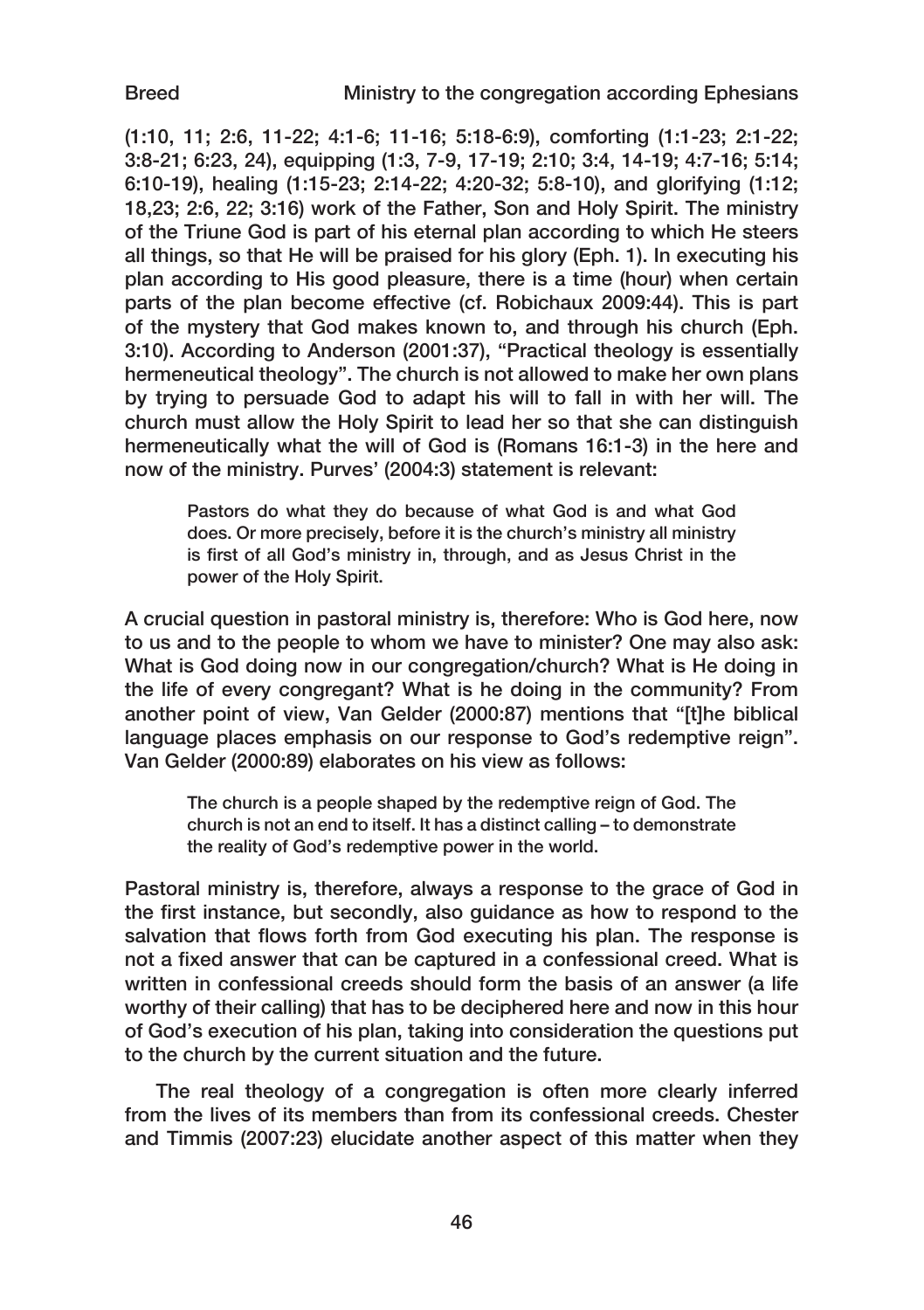emphasise that God does his work through the work and words of the church at this very moment in the same way as he did through Jesus here on earth (cf. John 14:10‑12).

Viola (2012:23) states that the activity between the three Persons in the Trinity determines the essence of the church:

The biblical teaching of the Triunity is not an exposition about the abstract design of God. Instead, it teaches about God's nature and how it operates in the Christian community ... it should shape the Christian life and inform the practice of the church.

Paul was deeply aware of this truth, as is obvious from his use of the particle 'therefore' (*oun*) in the second section of his Letter to mark his intimate exhortation/encouragement (*parakaleo* – Eph. 4:1) of the congregations as fruit of the work of God, which he described in Ephesians 4:1. To this awareness attests the fact that he prays twice in his description of God's plan of grace (1‑3) that God would enable the congregation to understand what this plan of grace comprises. Indeed, he structures the entire first section of his Letter as a prayer. He closes his Letter with the plea that the congregation would do everything in prayer and pray for him in his ministry (6:18, 19). The congregation must increasingly become part of the mutual love, communion, dependence, honour, submissiveness and unity that is found in the Trinity. In practical terms, this means that the congregation must be guided to come to know God as Father, Son and Holy Spirit in the divine economy. By listening, serving, and growing in sanctification and glorification, they must experience their unity with God to the full. A congregation, elder, deacon, member must live praying and listening, and consciously ask what God is doing, for example in the family where a visit will soon be made. During pastoral counselling, the counsellor must ask where God is going with the people who are sitting before him. Then the purpose of pastoral counselling would not be problem-solving, conflict management or healing in the first instance, but above all, to have God's will done in the lives of those people and to guide them through knowledge of God to grow in being part of Him and his church (Fee 1996:66). Members must know their calling and be guided to live their lives worthy of this calling.

The knowledge that the church is doing the work of the Triune God makes the church humble in her overall approach to the ministry, according to Pennington (2011:110). A leader who acts arrogantly in his performance on stage or in a pastoral situation by commanding God, for example, to provoke a miracle or a healing, or by misleading people through mass hypnosis does not understand this truth (Brown 2011; Mendoza 2012).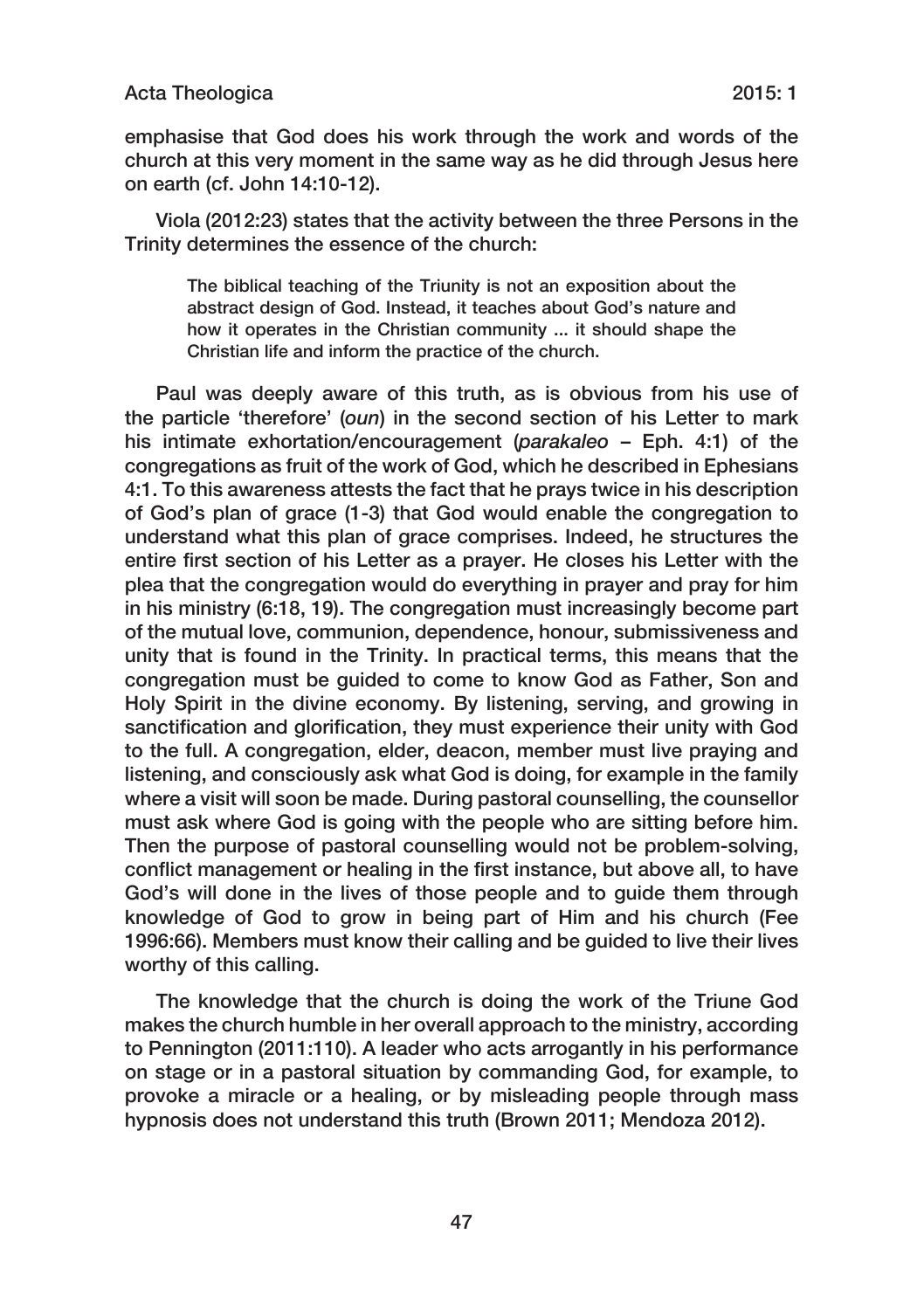A congregation ought to reflect continuously on the ministry strategies they are employing, as well as on the places where they minister. It is important to involve the congregation in such strategic planning and that the Lord will be consulted consciously and continuously about what He wants to be done (Eph. 5:15-17; Yoon 2011:17). This approach is opposed to, for example, what McManus (2005) calls the "Barbarian way", in which passion from the heart becomes the dominating force and all existing conventions are abandoned (cf. also Janse van Rensburg 2011:76).

Participation in the ministry of God includes participation in the purpose to unite all things under Jesus. It is, therefore, essentially missional.

### 3.2 Pastoral ministry guided from, and to certainty

Throughout the Ephesian Letter, the emphasis is on both the struggle of the human being against evil/sin (2:1‑5; 2:11, 12; 3:10, 13; 4:17‑32; 5:1‑18; 6:10‑18) and the victory and dominance of Christ over the evil powers (1:21, 22; 2:5, 6, 14‑16; 4:8; 5:23). The Letter also emphasises God the Father's power, in which the believers have a share and may obtain a share in their struggle; the powerful work of God in believers (1:19, 20; 2:5, 6; 3:7, 16‑21; 4:7, 8, 14; 6:10‑18), and the sealing by the Holy Spirit, which was promised by God (1:13). The Holy Spirit is the guarantee (pledge) that the believer will receive everything that God promised (1:14; 4:30). Through Him they may receive wisdom, so that God will reveal Himself to them in such a way that they will truly know Him (1:17; 3:5, 16). Through the Spirit, believers have access to the Father (2:18) and they can thus live in peace in the unity that was created by the Spirit, because the Triune God is above them all, works through them all, and lives in all of them (4:4‑6). The Spirit exhorts the believers to live worthy of the calling for which they have been called. Those who are still living according to the old lifestyle grieve the Holy Spirit (4:30). All these things can nurture the certainty in the believers that they are blessed with all the spiritual blessings in the heavenly places (1:3), that God predestined them to be adopted as his children (1:4, 5), so that they received an inheritance in Christ, and that God is on his way with them to let them live holy and without blemishes before him in love (1:5, 6, 11; 5:27) – to praise Him for his glory. They were given life, raised from the dead with Christ, and God lets them sit at his right hand together with Christ (2:5, 6; cf. Pennington 2011:101). They are no longer far from God (Eph. 2:17‑22) and they no longer live in darkness. They are no longer slaves of the evil powers and of their own desires (2:1‑10). They can break with the works of the darkness and are able to live as new people (4:17‑32) by continuously seeking to be filled by the Spirit of God (5:18), thus seeking their strength in God and his great power (6:10). All of this has only one purpose, namely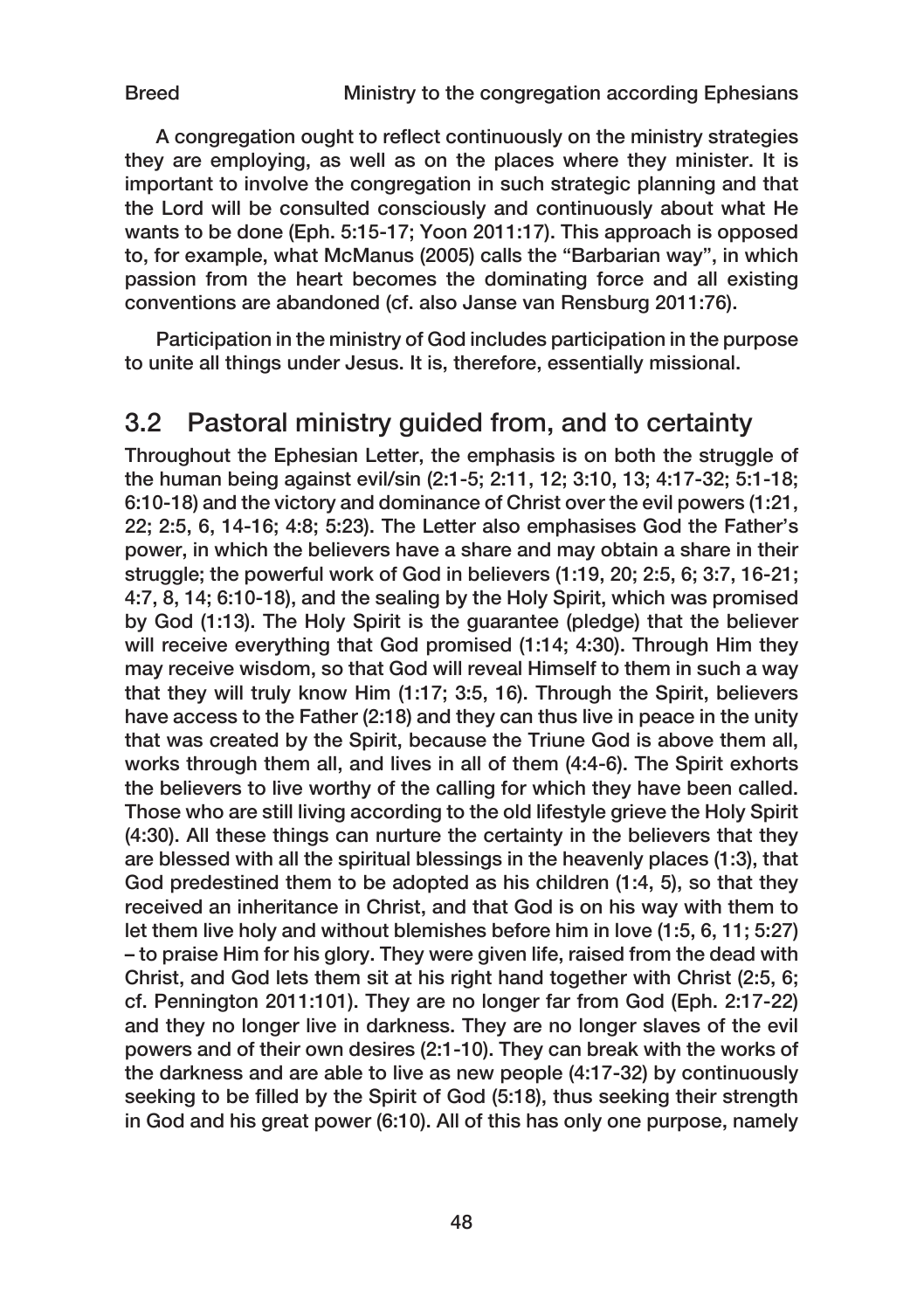to gather everything under the one Head, Christ (1:10, 11, 22, 23; 2:13‑22; 3:8‑13; 4:11‑16; 5:23).

The concept 'in Christ' is used throughout the first section of the Letter to describe the new position of the believers and the way in which they receive God's blessings (1:1, 3, 10, 20; 2:6, 7, 10, 13; 3:6, 11, 21, 32; Kangas 2009:8). Due to the limited scope of this article, it is not possible to discuss in detail the meaning of this formula for pastoral ministry. Floor (1981; cf. also Fee 1994:12) made an in‑depth study of the formula in the writings of Paul. He concluded (translated from Afrikaans):

As synopsis, we can finally conclude that the formula 'in Christ' means the believers are included with Christ, who, as their Representative according to a structure determined by God, suffered, died and rose from the dead, so that they, through their unity with Christ as their Head, were brought into a new order of life through the death and resurrection of Christ, and were withdrawn from a mode of existence that is governed by sin and death, and through which they may continuously have part in the salvation that Christ earned for them.

Pastoral ministry must use every opportunity to guide believers to understanding, certainty and utilisation of the wealth, which they in Christ received through the grace of the Father and the powerful work of the Spirit.<sup>10</sup> Without this certainty, true and permanent change and growth is impossible (Pennington 2011:111). If this principle was respected, it would be a determinant for the contents and mode of pastoral ministry. The pastoral ministry would be executed with Christ's completed work as foundation, which was a gift to believers. In preaching, the imperative would not be separated from the indicative. The imperative would not be proclaimed as if the indicative were the gift of God and the imperative were the human being's own response to the indicative. The imperative, as Paul presents it in Ephesians, will be proclaimed as a fruit of the indicative. Thus, the imperative is proclaimed as the fruit of the Spirit in the human being that truly understands and embraces the indicative. For example, preaching should not result in a simplistic exhortation to obedience out of gratefulness, and it should not be a dilution of the imperative with a postscript assurance that Christ paid for our sins. The powerful work of the Triune God (through knowledge of the indicative), which unavoidably produces fruit, will be proclaimed with full acknowledgement of the mystery found in the relationship between the work of God in the human being and the human being's decisions of own volition. Paul perceives no opposition between intellectual knowledge and revelational knowledge (cf.

<sup>10</sup> Cf. Pretorius (2006:261) for the role of the Holy Spirit in living from the certainty of God.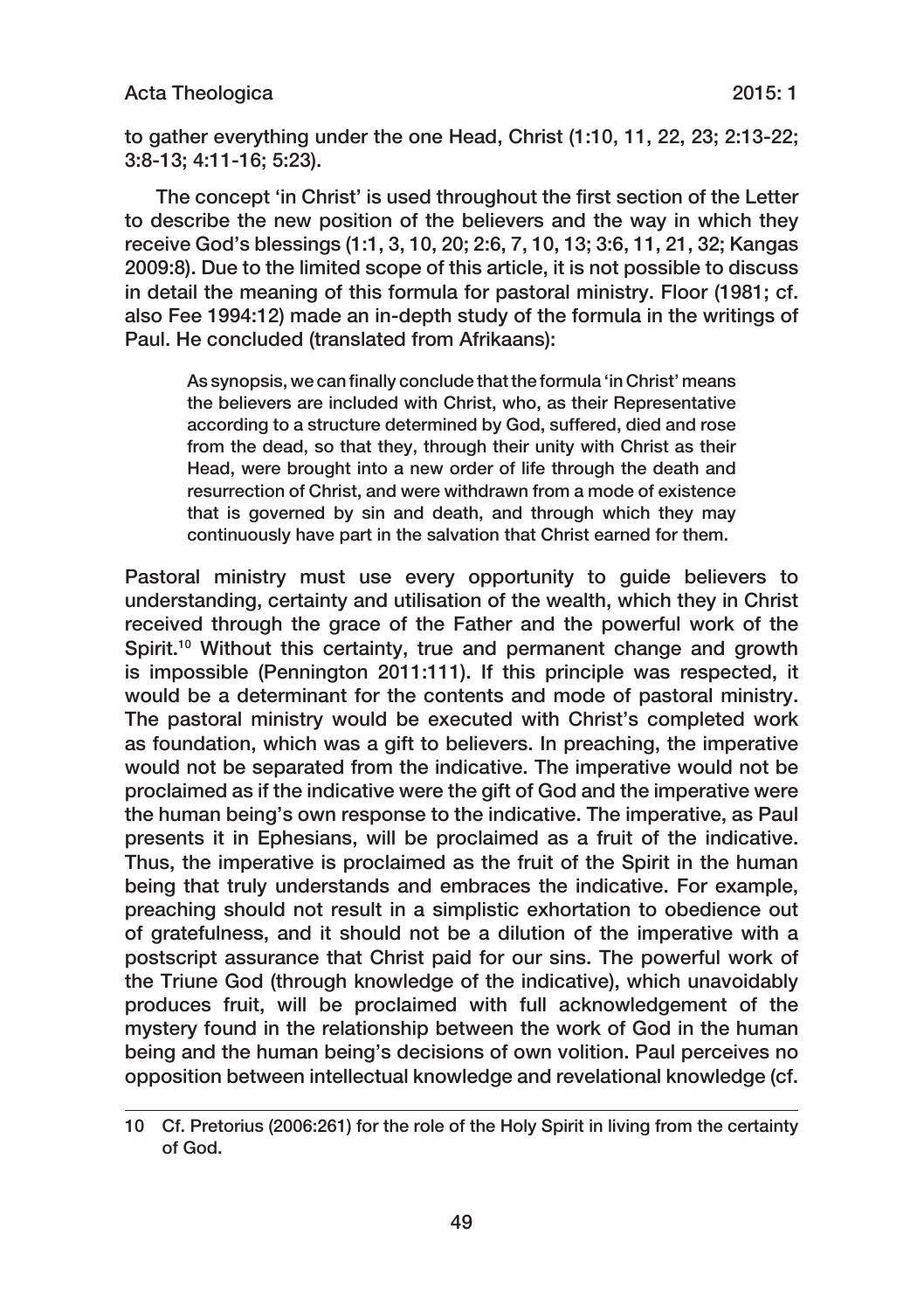Breed Ministry to the congregation according Ephesians

Viola & Barna 2008:199‑219), as the Spirit of God illuminates the intellect to know and love God (cf. Stott 2007:23, 24).

De Klerk (2002:14), for example, emphasises the relationship revelation-dogma-doxa with regard to the liturgical song. He contrasts the song of praise that is grounded on the revelation of the Triune God, and that will, therefore, be pure dogma, with the 'Song of myself', which is a contemporary concretisation of hedonism, 'spectatorism' and sentimentality (cf. also Bingle 2000:128). Horton's (2003:105-138) remark about the future of postmodernism is relevant:

Whatever postmodernism is, it belongs to the fading dreams that cannot compare to the solid joys of Zion. Deep down, God's people know that the 'Song of Myself' must give way to the song of Moses: 'I will sing to the Lord, for he has triumphed gloriously....' Exodus 15:1‑2.

Another example may be taken from a home visit. An elder is making a home visit at people who do not attend the worship services and who are in no way involved in the gatherings or service groups of the congregation. The elder could merely implore the members to become more involved and quote commands from Scriptural sections as motivation. However, the elder then uses Scripture as a law to which the members ought to submit, even if they have no desire in doing so. The elder could also remind the members of what it cost God and Christ to save them and then demand gratefulness from them. The elder uses a guilty conscience as a lever. In fact, the elder should pray for wisdom to decide how to guide the members to meet the Triune God in all his grace and strength and to get them to know God better while they grow towards maturity. This would mean that the elder should determine whether the members lack (experiential) knowledge of God and whether there might be unprocessed trauma or injustice in their lives. Briefly, he should delve deeper than the mere fact that they are not involved. He should try to find out the primary causes of the situation, which he may then use as a gateway to guide the members to meet the Triune God (again). He will do this in prayer under the guidance of the Holy Spirit. In certain situations, the first step would be to start a friendship with these members. The love of God and belonging to the congregation, as well as follow‑up actions, are thus practically ministered to them, in the expectation that the knowledge and experience of the indicative of the gospel will be used by God to change their hearts and thoughts. Every situation will be treated in a unique manner, but the principle is that the love of God will create love from which deeds will flow forth. From the certainty of the grace of God, the members are guided to good works, which will create further certainty of the grace of God, as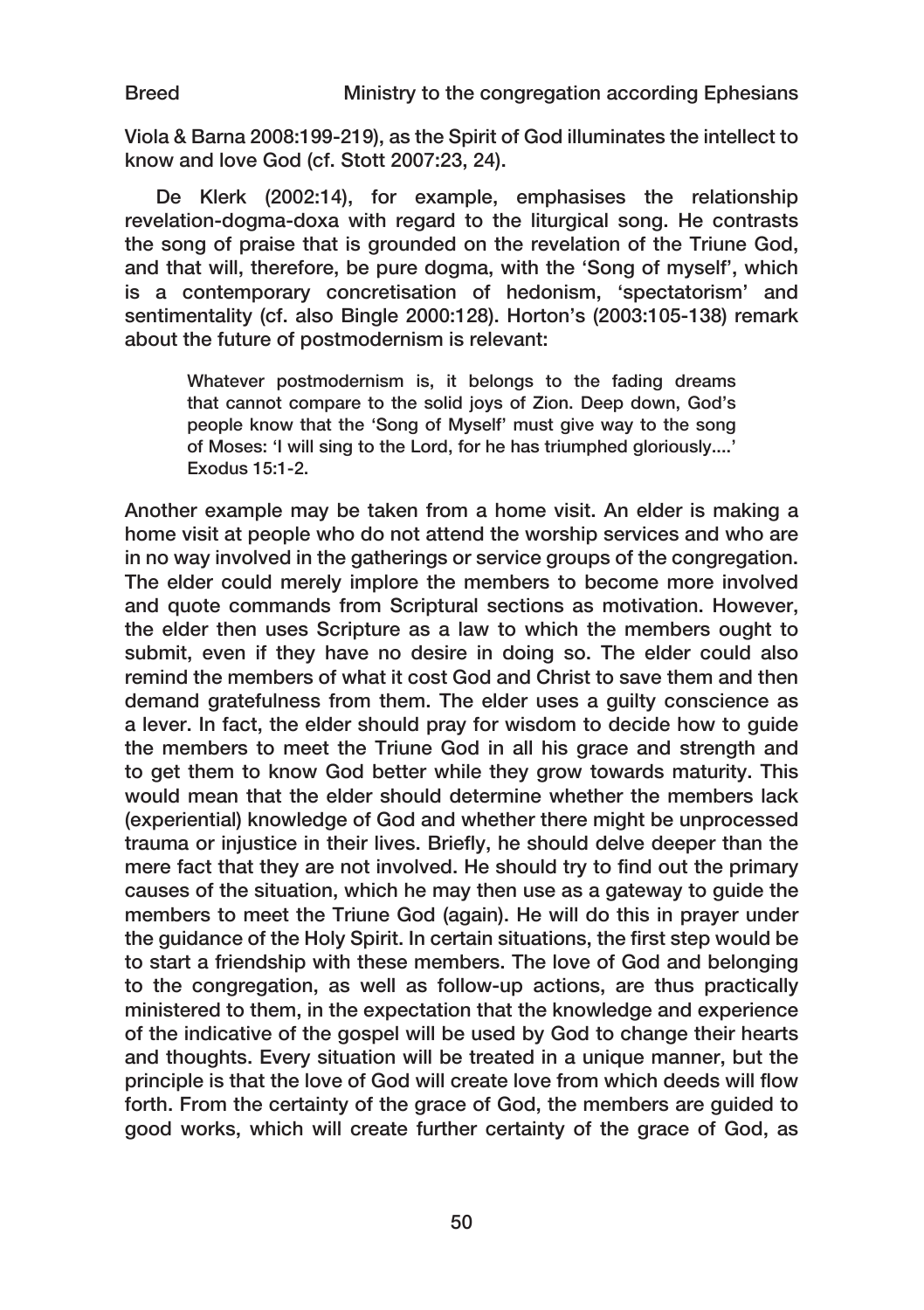well as the desire to praise God their entire lives. There are no disciplinary actions before it has been ascertained that the members clearly know and understand their calling according to which they are admonished 'to walk'.

While bringing all things together under Christ is the ultimate purpose of God's plan, leading the believers to certainty must include equipping them to lead those outside the body to faith and certainty. The church must be an inviting body where people that are without God and far from the unity in Christ can be assured that they are part of the body.

### 3.3 Pastoral ministry is aimed at nurture and equipment

Despite the radical change brought about by the blessings with which the Triune God blesses believers, the church remains an immature church in distress. The church must, for example, seriously strive to keep the unity (4:3), and if the church does not grow towards maturity, she will still be "tossed back and forth by the waves, and blown here and there by every wind of teaching and by the cunning and craftiness of men in their deceitful scheming" (4:14 – NIV). The church is involved in a "wrestling match" (6:12 – GWA) against evil powers, and she needs God and his strength to survive (6:10-13). Therefore, the church needs both nurture and equipment. Ephesians 4‑6 is introduced by the word *parakaleo* (4:1) and, in the closing section of the Letter, Paul assures the congregation of the 'comfort' (*parakaleo*) they will receive from Tychicus (6:21‑22 – NIV). Ephesians 4‑6 is, therefore, enclosed by the word *parakaleo* (an *inclusio*). The word *parakaleo* can have different meanings, for example 'to comfort someone' (Matt. 2:18; 2 Cor. 1:4; Eph. 6:22) or 'to ask for help' (Matt. 8:5; 2 Cor. 9:5). In Ephesians 4:1, it clearly means 'to admonish' or 'to exhort with authority' (Fowl 2012:128; Hoehner 2002:503).

### 3.3.1 Nurture

I shall now give an overview of the method of nurture that is implicitly described in Ephesians.

• Nurture and identity

Ephesians 1‑3 may also be read as a description of the identity of the readers (Fowl 2012:125). They are people who have undergone a drastic change in their identity (2:1‑10); their life and world view have changed radically (2:11, 12); they have become part of a total different community (2:11‑20), and they have a new purpose in life (2:21, 22).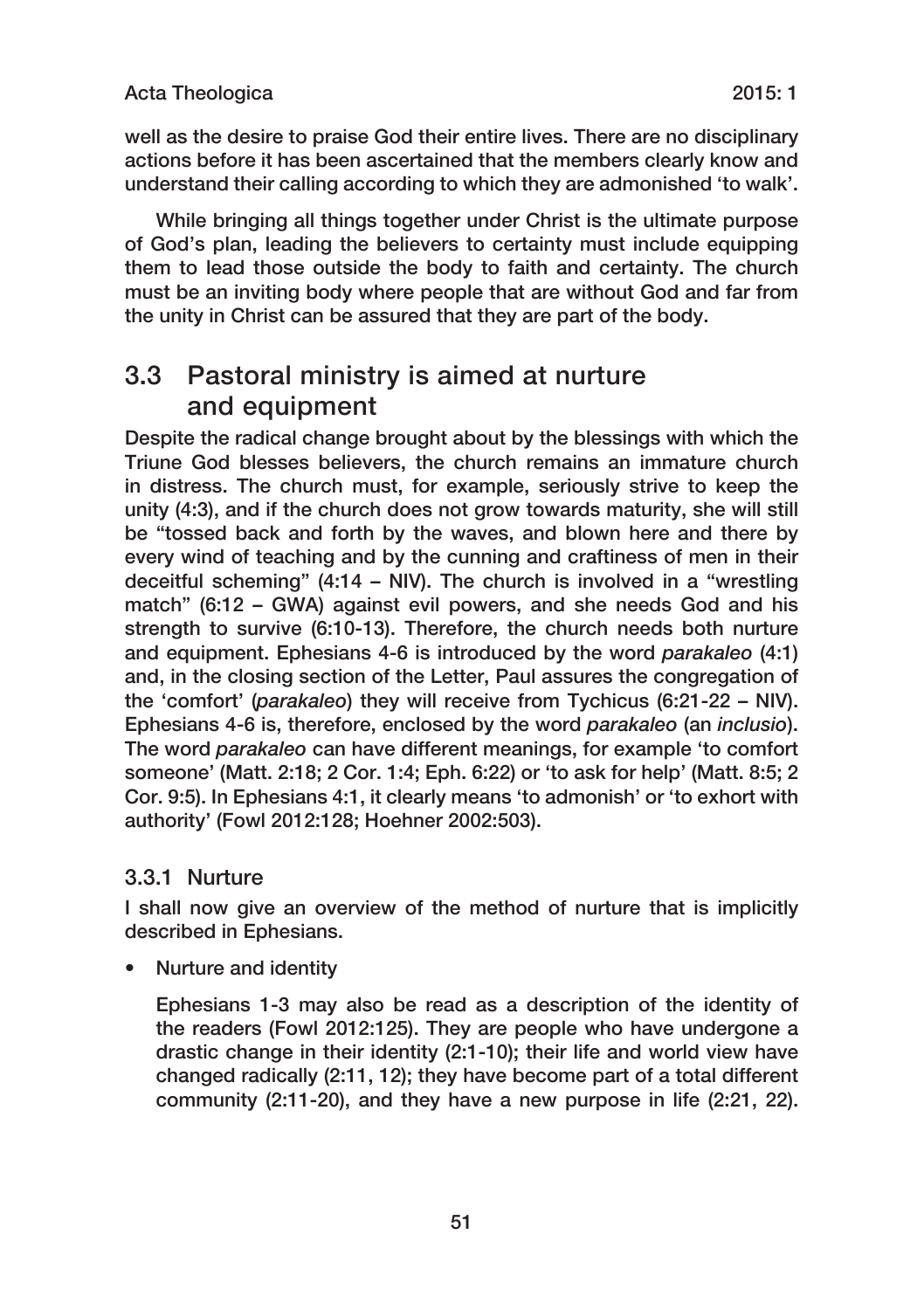Twice Paul prays that they would understand what this new identity comprises (1:15‑23; 3:13‑21).

In Ephesians 1:1-14. Paul describes the origin of this new identity as God's will taking shape in their lives. That makes them the elect, blessed, pardoned, adopted children and heirs of God, people who know the mystery of God's eternal plan, people who may be to the praise of the glory of God, people who are saved and sealed by the Holy Spirit (1:13). Paul views this new identity as a calling that will have a drastic influence on their lifestyle (4:1‑6). In part, their identity means that they are the called ones of God and their calling may introduce hope, wisdom and God's power of resurrection into their lives (1:16-23). In his Letter, Paul guides the readers in a nurturing way to gain increasing insight into their identity in Christ. He advises them on how to apply it practically in their lives, in order to renew their lives continuously. He encourages them to lead a life of harmony, love, wisdom and holiness (cf. 2.2). This life flows from being filled by the Holy Spirit and from love in mutual subservience, which influences relationships in marriage, the family and workplace.

Members are pastorally nurtured by guiding them to an increasing insight into their identity in Christ, as well as in practically living up to their identity in all facets of their lives (cf. Stott 2007:19‑34; Fowl 2012:126, 127). Reaching out to unbelievers and leading them to discover their identity in Christ is part of the identity of the body of Christ.

• Nurture and prayer

As indicated earlier (cf. 2.1), Ephesians 1-3 is written in the form of a berakah prayer. Two prayers form part of this section, and Paul uses them to assure the readers of his intense involvement in their new lives as children of God. Paul also involves the readers in his ministry by asking them to pray for him and to persevere in continuously praying for all God's people (6:18 – GWV). In their struggle to remain at their posts, they must also continue to pray (6:18). Paul thanks God for them, because they came to faith and he asks them to pray for him to declare the gospel in boldness. The prayers of the congregation for their own nurture can never be separated from prayers for those still outside the body.

• Nurture and unity

The aim of God's plan is set out in Ephesians 1:10 as the gathering of all things under one Head, Christ. Ephesians 2:14‑22 describes the fruit of Jesus' work. Through his work, all alienation, enmity and separation are undone; a wide variety of believers build a room together to be a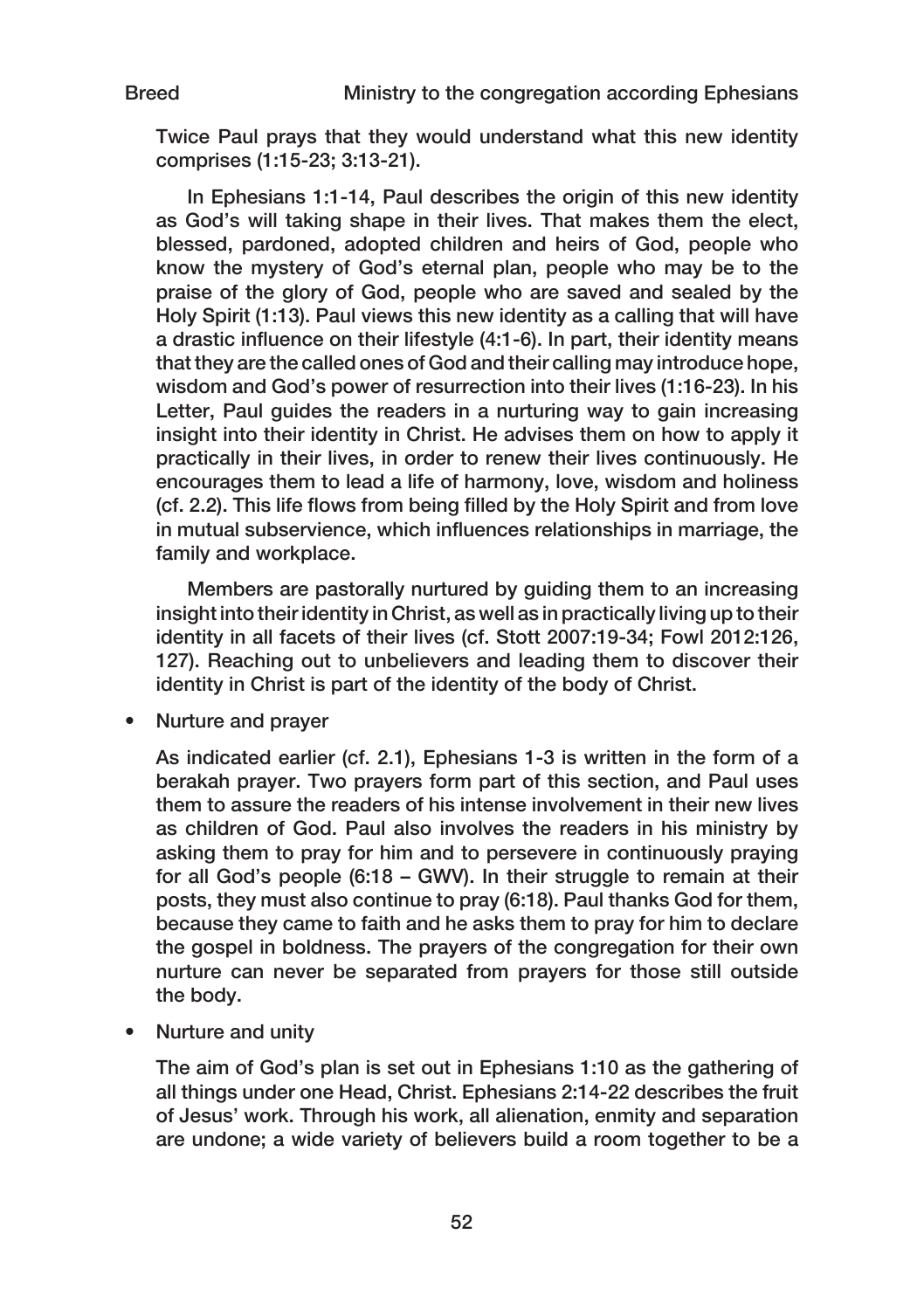dwelling of God. In Ephesians 3:18, 19, Paul prays that the reader will understand the love of Christ "with all of God's people" (GWV; "with all the saints" – NIV), so that God will be glorified in the congregation (3:20, 21). Ephesians 4 starts with the call on readers to maintain the unity established by God in peace, patience, humbleness and gentleness. This unity is experienced in the assembly of the one body, in the liturgical acts of confession of faith, baptism and preaching, which proclaim the one God and Father of all (4:4‑6). The chapter (4:29‑32) ends with the call that the congregants' interaction with each other should be entirely edifying, friendly and full of compassion, while they forgive each other as God forgave them in Christ. In Ephesians 4:11‑16, Paul explains how every member fulfils his/her function through their service work in order to reach maturity in Christ. This edification can take place, because the congregants adhere to the truth in love. In Ephesians 5:19‑21, Paul introduces the exhortation of submitting themselves to each other in the fear of the Lord, with the call that they experience their unity by singing together. One melody should lead them while they are thanking God the Father for everything "in the name of our lord Jesus Christ" (KJ21, NIV). The chapter ends by teaching husband and wife to be one, thus reflecting the unity between Christ and the congregation. Chapter 6:1‑9 describes the road to harmony in the family and workplace, and at the end of the chapter, a call is made for prayers in which the addressees identify themselves with the situation of fellow-believers and the work of Paul (6:18‑20).

It can be inferred from the above-mentioned that nurturing the believer is inseparably linked to mutual nurture that presupposes and promotes mutual unity in Christ. This mutual unity is experienced and developed by being part of the unity in the gathering of the body in the liturgical acts of the worship service (4:4‑6; 5:19‑21), and also when members visit, comfort and admonish each other. Mutual trust to proclaim the truth in love to each other and to come together in the light of God is an important aspect of nurture (Chester & Timmis 2007:131, 132; Crabb 2009:87‑92).

The principle of nurture is contrary to an approach where, for example, the organisation of the congregation provides for small groups only. This means that congregants who are not members of a small group will not receive special nurture. Small groups must be open to serve others and to reach out to those still outside the body of Christ.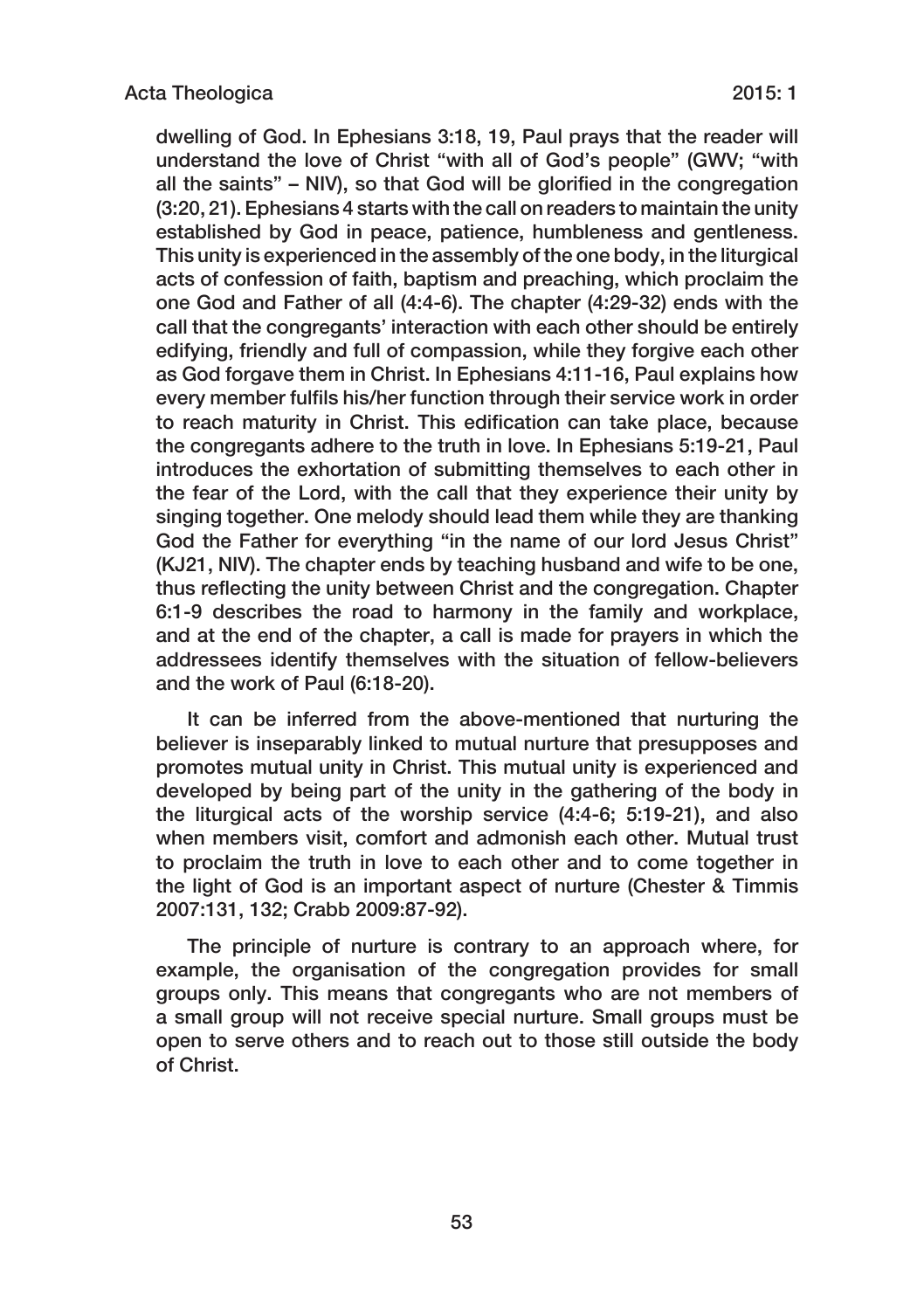### 3.3.2 Equipment

Although the entire Letter to the Ephesians may be regarded as equipment, Ephesians 4:4‑16 describes the role of equipment in executing God's plan in a unique manner. Jordaan (1990:61) describes Ephesians 4:4‑16 as an indicative island in the section of the letter in which mainly paracleses are found. Ephesians 4:4‑16 describes the link between the believers' lives that are worthy of the calling whereby they were called (4:17‑6:22) and the description of this calling (1‑3). Kruger (2005) describes equipment according to Ephesians 4 as a process in the making, as the believer is guided to become what s/he is in Christ and to attain proficiency in living up to this calling.

In his summary of the composition of Ephesians 4, Hoehner (2002:57, 58) elucidates the role and importance of equipment. Verses 1‑6 provide the basis of the unity to which believers are called. In verses 7‑10, it is said that every believer received a gift as Christ apportioned it according to the right deserved by Him to do it. Verses 11‑16 explain the distribution of the gifts in the body. The fundamental gifts (4:11) are given to equip believers, so that they can apply their gifts towards the edification of the body. The service work has a dual purpose, namely to protect the believers against errors and to enable them to grow towards Christ. As such, every member contributes to the growth of the body. Every member is responsible for the growth, even though everyone has a unique gift and ministry. Special ministries (offices) can only be distinguished from the ministries of other believers with regard to their particular function.

A congregation that does not endeavour to equip every believer to use his/her gifts in the service of the others may fall prey to error and stagnation. A congregation must nurture its members by addressing their needs, but also by equipping them and exhorting them to service work. This service work must also be directed to seek and find those who belong to the flock, but are still outside.

### 4. CONCLUSION

Ephesians offers important guidelines for ministries in the congregation. Based on the exegetical results, these guidelines were developed and posited against contravening opinions. As such, it indicated the importance of subjecting current tendencies in congregational ministry to the test of Scriptural exegesis.

This article has not exhausted the wealth contained in the Ephesian Letter, and further research in this regard is necessary, especially regarding the missional task of the church.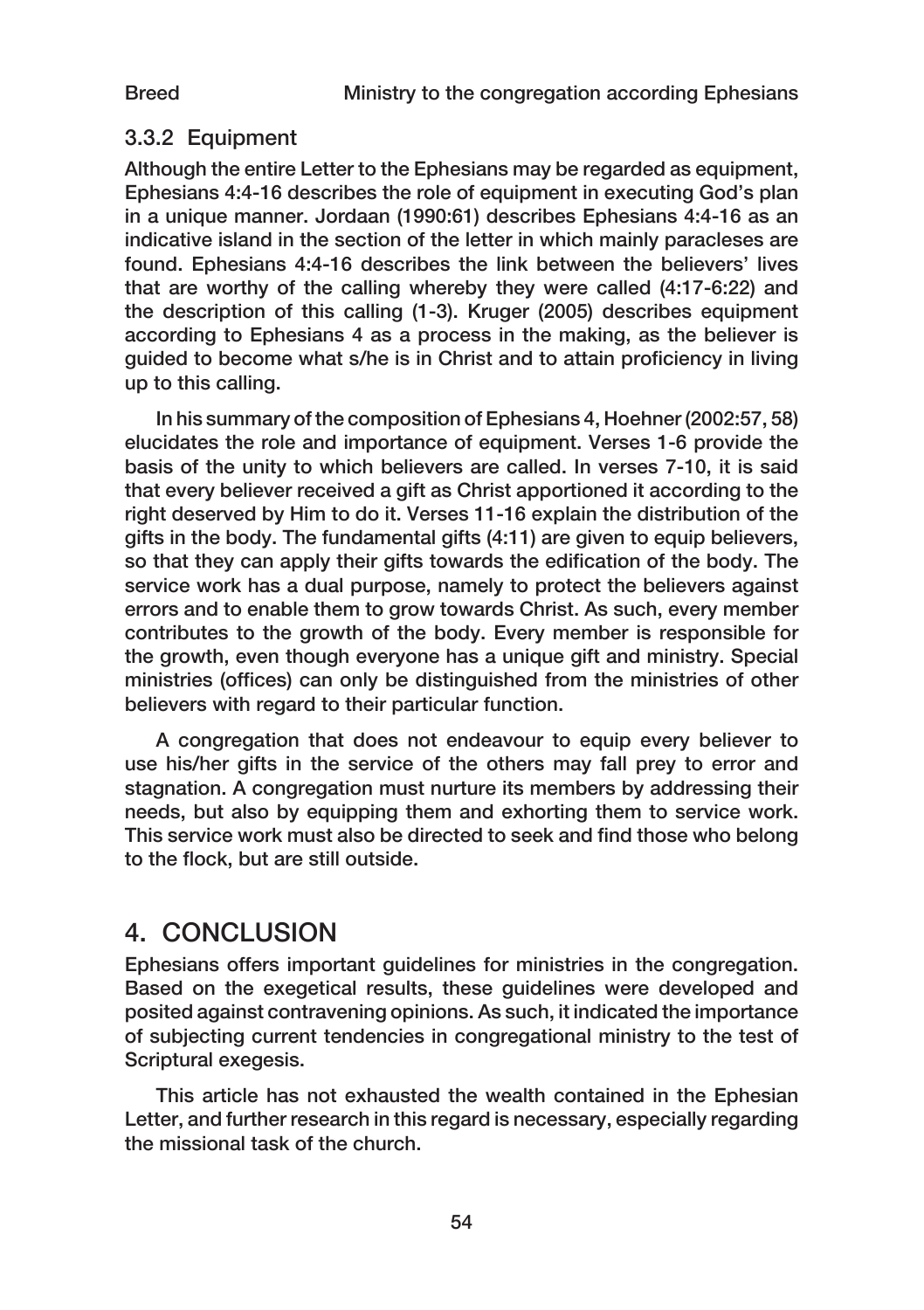### BIBLIOGRAPHY

#### Anderson, R.S.

2001. *The shape of practical theology: Empowering ministry with theological praxis*. Madison, WI: InterVarsity Press.

#### Barnard, J.A.

2009. Unity in Christ: The purpose of Ephesians. *The Expository Times* 120:167.

#### Bhae, J.Y.

2000. The subject of the letter to the Ephesians: A thought-mapping approach. Unpublished Ph.D. Thesis. Potchefstroom: PU for CHE.

#### Bingle, J.P.

2000. Die verhouding tussen openbaring, dogmavorming en doksa-uiting in die liturgiese lied. Ongepubliseerde Th.M.‑verhandeling. Potchefstroom: PU vir CHO.

#### Breed, G.

2013. Metateoretiese vertrekpunte ten opsigte van wetenskaplike navorsing in die Pastorale Wetenskap. *In die Skriflig* 47(1):1‑23.

#### Brown, D.

2011. Exposing faith healing scams. [Online.] Retrieved from: http://www. youtube.com/watch?v=eFtLuZPWnWg [2013, 28 March].

#### Chester, T. & timmis, S.

2007. *Total church: A radical reshaping around gospel and community*. Gosport: Ashford Colour Press.

#### Cohick, L.H.

2010. *Ephesians: A new covenant commentary*. Eugene, OR: Cascade Books.

#### CRABB, L.

2009. *Real church. Does it exist? Can I find it?* Nashville, TN: Thomas Nelson.

#### De klerk, B.J.

2002. Lofliedere – basisteoretiese elemente uit Efesiërs 1:3‑14. *In die Skriflig* 36(1):1‑18.

#### Fee, G.D.

1994. *God's empowering presence*. Peabody, MA: Hendrickson.

1996. *Paul, the Spirit, and the people of God.* Peabody, MA:Hendrickson.

#### FLETT, J.G.

2010. The witness of God: The Trinity, *missio Dei*, Karl Barth, and the nature of Christian community. Grand Rapids, MI: W.B. Eerdmans.

#### Floor, L.

1981. *Ons in Christus en Christus in ons*. Potchefstroom: PU vir CHO.

2011. Een blauwdruk voor de toekomst, Efeziërs 1:9‑10. *In die Skriflig* 45(2 & 3):467‑480.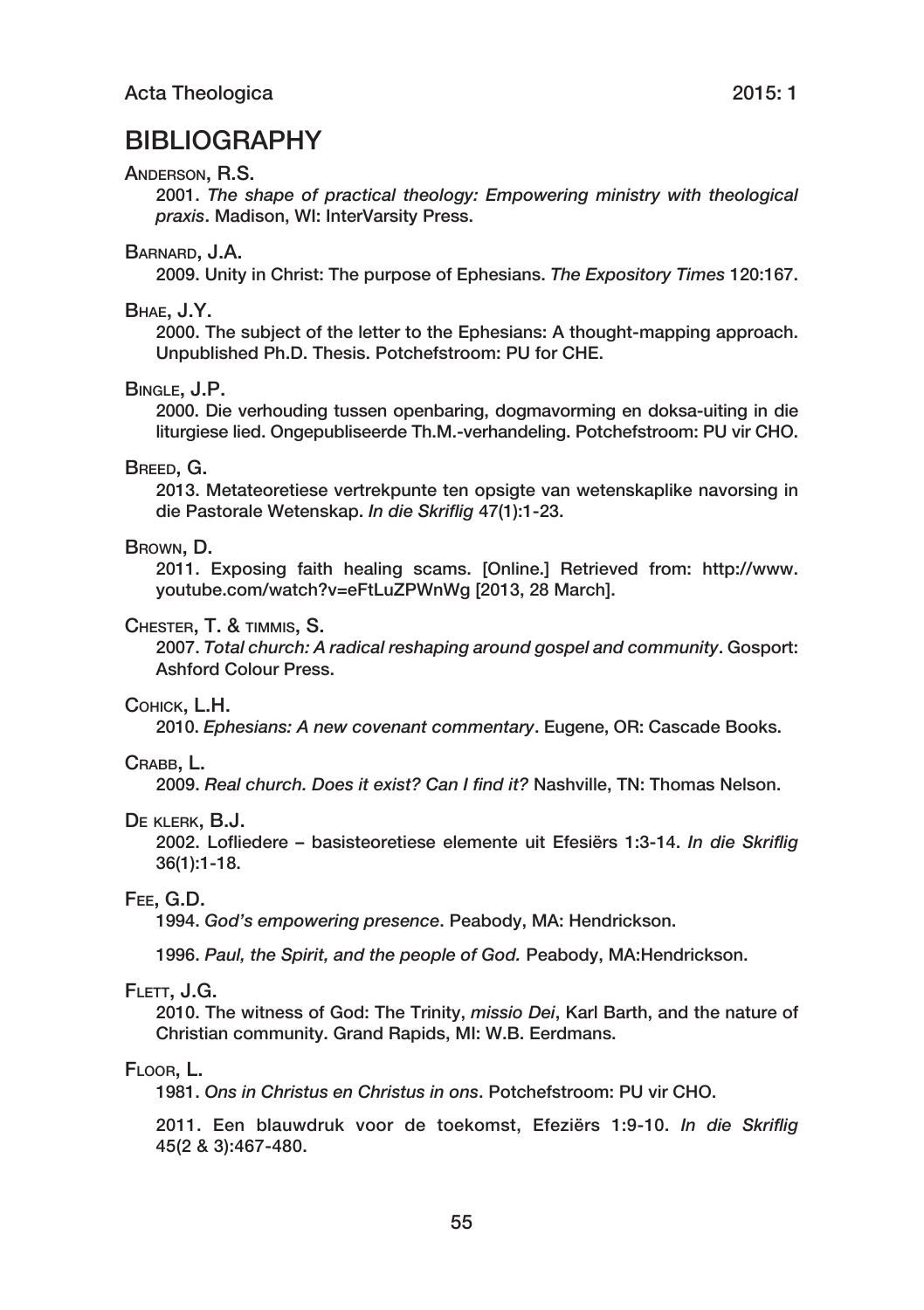#### Fowl, S.E.

2012. *Ephesians, a commentary*. Louisville, KY: John Knox Press

#### Hoehner, H.W.

2002. *Ephesians, an exegetical commentary*. Ada, MI: Baker Academic.

#### HORTON, M.

2003. Better homes and gardens. In: L. Sweet (ed.), *The Church in emerging culture, five perspectives* (Grand Rapids, MI: Zondervan), pp. 105‑138.

#### Janse van Rensburg, J.

2011. *Jesus is die Een! Verloor ons nie die evangelie in die Emerging Church nie?* Kaapstad: Christelike Media Publikasies.

#### JORDAAN, C.J.G.

1990. Die verhouding tussen indikatief en paraklese in die brief aan die Efesiërs. *In die Skriflig* 24(1):49‑69.

#### Kangas, R.

2009. God's eternal purpose concerning the church and the apostle's prayer for the church regarding the experience of the Triune God. *Affirmation and Critique* 14(2):1‑16.

#### Kruger, S.F.

2005. Toerusting as wordingsproses: Perspektiewe uit die Efesiërbrief. *In die Skriflig* 39(3):527‑553.

#### Lincoln, A.T.

1990. *Ephesians*. Dallas, TX: Word Books.

#### Lloyd‑jones, D.M.

1980. *Christian unity. An exposition of Ephesians 4:1‑16*. Edinburgh: The Banner of Truth Trust.

#### Mbenna, E.D.

2009. The mature church: A rhetorical-critical study of Ephesians 4:1-16 and its implications for the Anglican Church in Tanzania. Unpublished ThD Dissertation. Potchefstroom: North‑West University.

#### McManus, E.R.

2005. *McManus 2‑in‑1, soul cravings, barbarian way*. Nashville, TN: Thomas Nelson.

#### Mendoza, E.

2012. Benny Hinn miracle crusade in Manaus, Brazil (2005). [Online.] Retrieved from: http://www.youtube.com/watch?v=SNoLzDS94eY. [2013, 28 March].

#### Pennington, T.

2011. All the world's a stage: Understanding the ultimate purpose of our salvation (Eph. 2:7). *The Master's Seminary Journal* 22(1):99-113.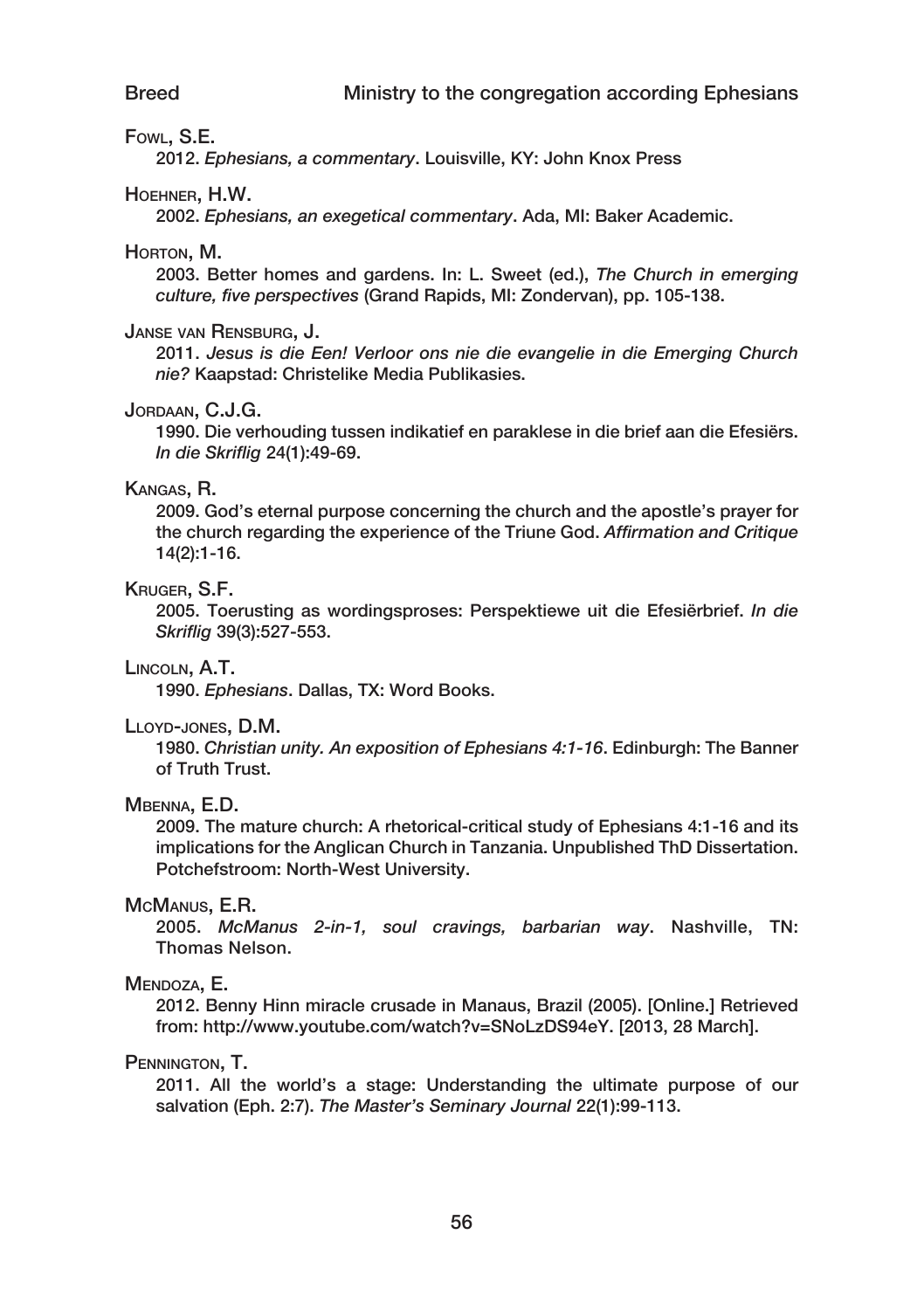#### Pester, J.

2009. The role of revelation in the fulfillment of the economy in God in Ephesians. *Affirmation and Critique* 14(2):29‑42.

#### Petrenko, E.

2011. *Created in Christ for good works, the integration of soteriology and ethics in Ephesians*. Milton Keynes: Pater Noster.

#### PRETORIUS, M.

2006. The theological centre of Pauline theology as it relates to the Holy Spirit. *Hervormde Teologiese Studies* 62(1):253‑262.

#### Purves, A.

2004. *Reconstructing pastoral theology: A christological foundation*. Louisville, KY: Westminister John Knox Press.

#### ROBERTS, J.H.

1984. Die gevangeskapsbriewe. In: A.B. du Toit (red), *Handleiding by die Nuwe Testament*. (Pretoria: N.G. Kerkboekhandel), pp. 114‑157.

#### ROBICHAUX, K.S.

2009. The New Testament believers' incorporation of the triune God in their full salvation. *Affirmation and Critique* 14(2):43‑65.

#### Schnackenburg, R.

2001. *Epistle to the Ephesians: A commentary*. Edinburgh: T. & T. Clark.

#### STOTT, J.R.W.

1991. *The message of Ephesians: God's new society*. Leicester: IntervarsityPress.

2007. *The Living Church. Convictions of a lifelong pastor*. Nottingham: Intervasity Press.

#### Viola, F.

2012. *Reimagining Church: Pursuing the dream of organic Christianity*. Colorado Springs, CO: David C. Cook.

#### Viola, F. & barna, G.

2008. *Pagan Christianity? Exploring the roots of our church practices*. Carol Stream, ILL: Tyndale.

#### Van Gelder, C.

2000. *The essence of the church. A community created by the Spirit*. Grand Rapids, MI: Baker Books.

#### Van Gelder, C. & Zsxheile, D.J.

2011. *The missional church in perspective. Mapping the trends and shaping the conversation*. Grand Rapids, MI: Baker Academic.

#### Wilder, W.M.

2010. The use (or abuse) of power in high places: Gifts given and received in Isaiah, Psalm 68, and Ephesians 4:8. *Bulletin for Biblical Research* 20(2):185‑200.